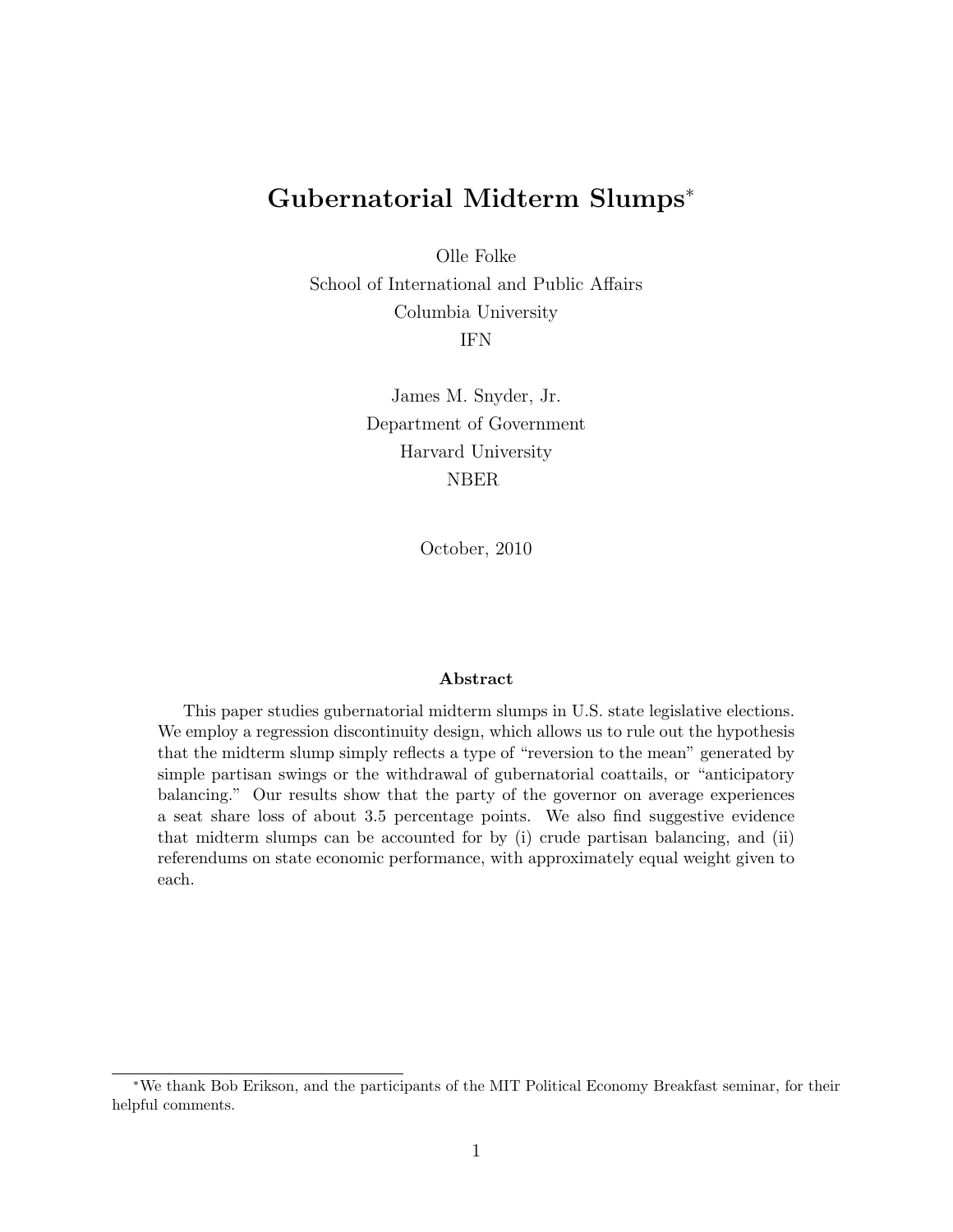# 1. Introduction

The presidential midterm slump is one of the most regular and salient features of U.S. elections. Since 1876, the party controlling the presidency has lost congressional seats in all but 3 midterm elections, with an average loss of more than 8%.

While the phenomenon has been studied intensely by numerous scholars, there is still widespread disagreement about the underlying causes. One view holds that the midterm slump represents nothing more than "reversion to the mean." The party that wins the presidency in a given year must have done better than average, and presidential coattails mean that the party also won more congressional seats than average, so in the midterm election two years later that party should expect to lose seats (Hinckley, 1967; Campbell, 1985; Kiewiet and Rivers, 1985; Oppenheimer, et al., 1986). A related idea is "surge and decline," which argues that the midterm slump is driven by changes in the composition of the electorate (Campbell, 1966; Campbell, 1986, 1987, 1991, 1997; Born, 1990). Presidential elections are relatively exciting, and draw many citizens to the polls who do not vote in other elections. These citizens disproportionately vote for the party that wins the presidency, and coattails yield that party a disproportionate number of congressional victories as well. When these citizens fail to vote in the subsequent midterm elections, the president's party loses congressional seats.

Another view is that the midterm slump represents a direct voter reaction to the president or the president's party. After all, the presidency is by far the most visible and powerful political office in the nation. Tufte (1975) argues that midterm elections are essentially referendums on presidential performance, especially but not exclusively regarding the economy. Citing results from psychology that negative evaluations are more powerful at motivating political behavior than positive evaluations, Kernel (1977) argues that "negative voting" against the president tends to dominate in midterm elections. Patty (2006) makes a somewhat related argument, focusing on loss aversion and its implications for turnout. Another argument is that voters engage in ideological, policy or partisan balancing (Erikson, 1988; Alesina and Rosenthal, 1989, 1995, 1996; Alesina, et al., 1993). Assuming Democratic presidents tend to promote policies that are more liberal than those desired by the most citizens,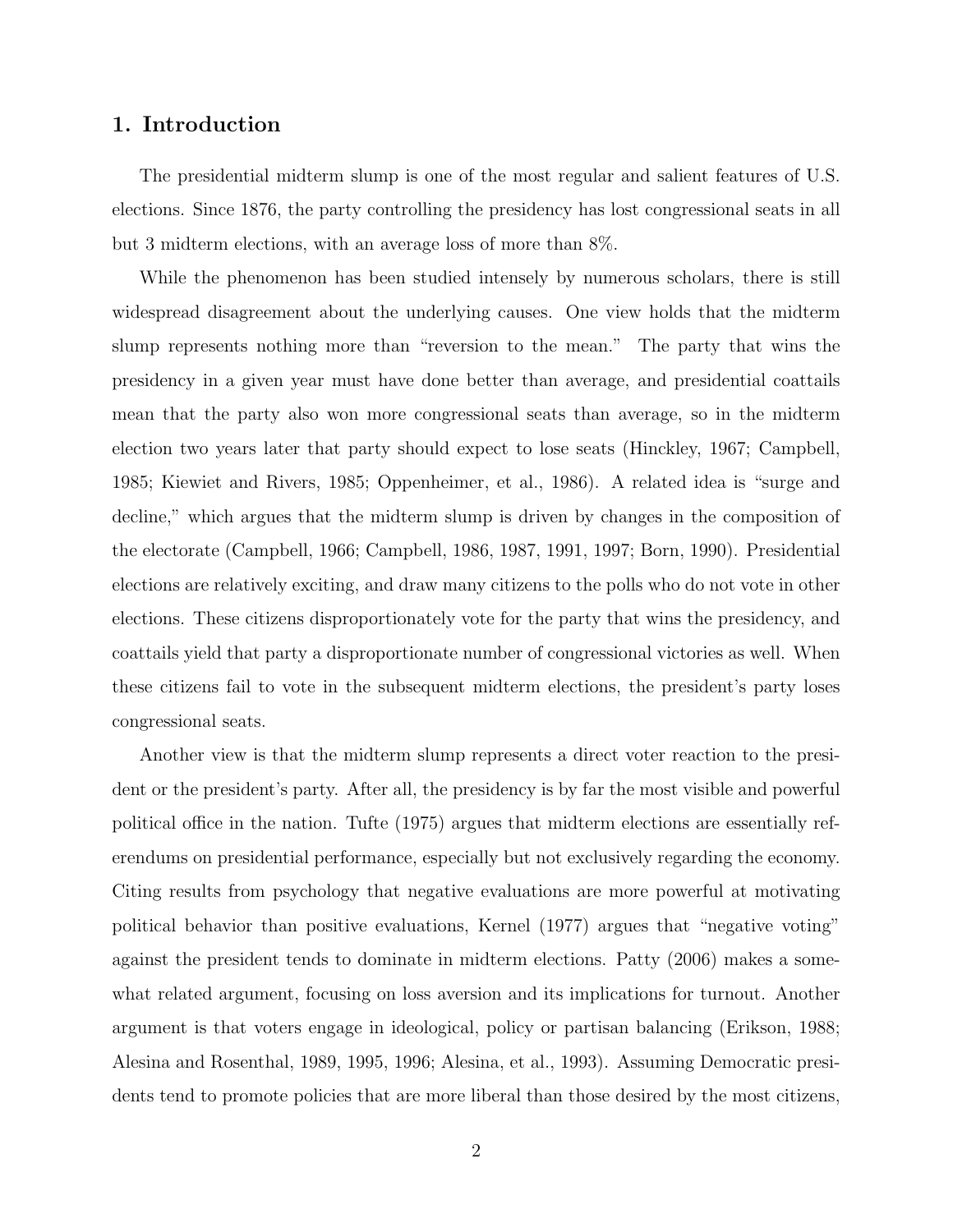and Republican presidents tend to promote policies that are more conservative than those desired by the most citizens, voters can use midterm elections to counteract the results of presidential elections. By electing congressional representatives of the opposite political party they make it more likely that the president and congress will have to bargain to pass legislation, and the resulting policies will tend to be more moderate. Another type of behavior consistent with balancing theory is the possibility that voters can perform anticipatory balancing when they expect a presidential landslide – Erikson (2010) finds empirical evidence for this.<sup>1</sup>

In this paper take the ideas above to the U.S. states, and analyze *gubernatorial* midterm slumps. We demonstrate that the phenomenon exists for governors' parties, and while smaller in magnitude than the presidential midterm slump it is quite regular and persistent since World War II. More importantly, switching attention to states yields nearly 30 times as much data, and this massive gain allows us to conduct a number of analyses that would be impossible at the national level.

The first thing we do is employ a regression discontinuity design (RDD) to estimate the causal effect of gubernatorial party control on midterm election outcomes.<sup>2</sup> The identifying assumption is that when the margin of victory in the gubernatorial election is very small, the party of the governor is decided in an essentially random manner. This "as if random" assignment allows us to rule out all other factors that could be correlated with both the party of the governor and the midterm change in seats, such as swings in party support, changes in the electorate, anticipatory balancing, and gubernatorial coattails.

An RDD is particularly well suited for the specific question we are examining. The main confounding factor of concern is the withdrawal of gubernatorial coattail, which could easily bias the estimated effect of gubernatorial control. Given that the parties in the RDD have essentially equal support in the gubernatorial election, the coattail withdrawal effect will be the same for the two parties. The focus on close – and therefore uncertain – elections also allows us to rule out that other effects, such as anticipatory balancing, bias the estimates.

<sup>&</sup>lt;sup>1</sup>Many other empirical papers attempt to assess the various explanations for presidential midterm slump, including Born (1986), Levitt (1994), Scheve and Tomz (1999), Mebane (2000), and Bafumi et al. (2010).

<sup>2</sup>See, e.g., Imbens and Lemieux (2008) for an overview of the RDD methodology. See, e.g., Lee, et al. (2004) and Ferreira and Gyorko (2009) for applications involving U.S. elections.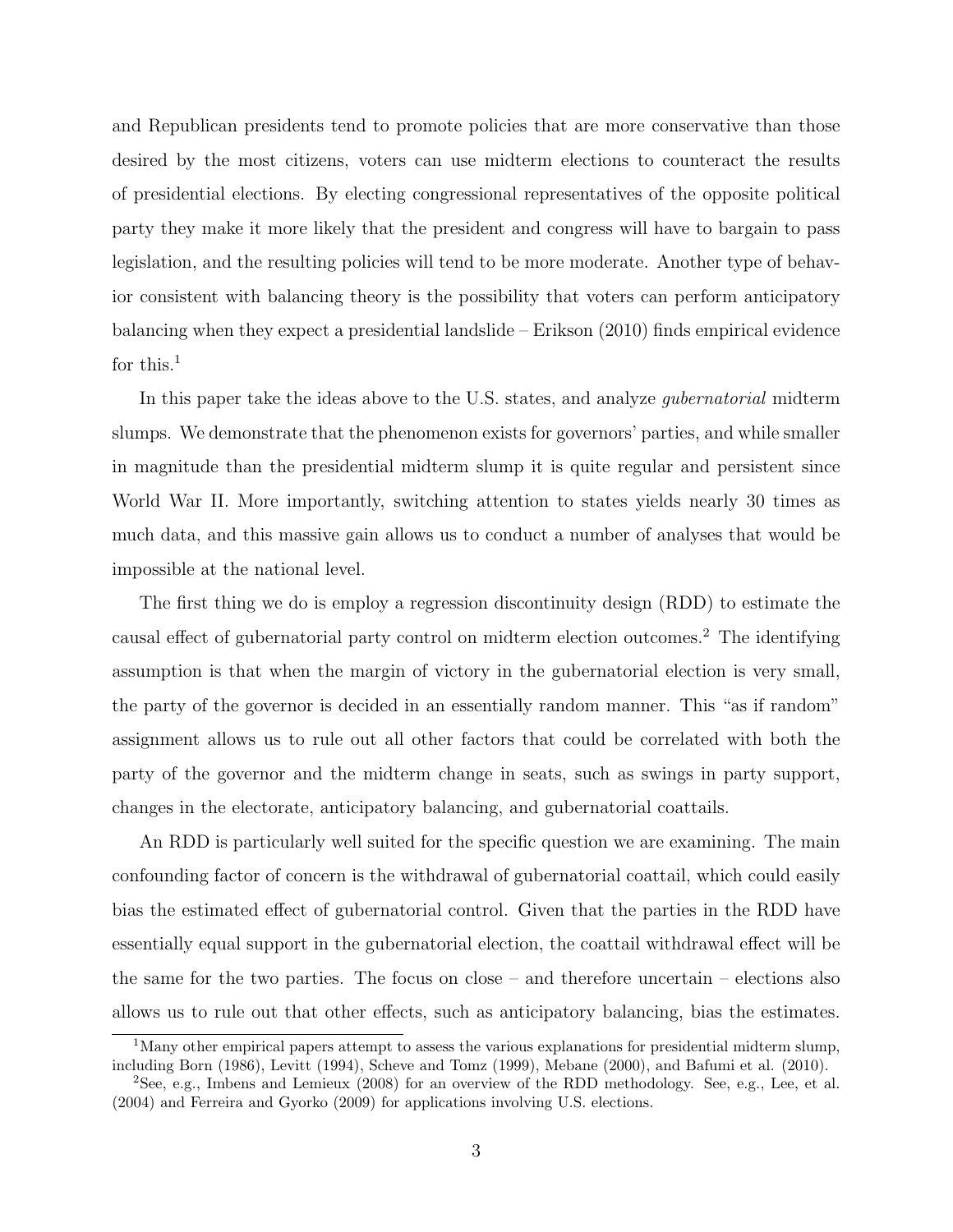Note also that one common critique of RDD analyses is that the sub-sample of close elections are not the most interesting observations. For the midterm slump phenomenon, however, these may in fact be the most interesting cases, for the reasons mentioned above.

The estimates show that the party of the governor systematically loses legislative seats in midterm elections, and, on average, the loss is about 3.5 percentage points. Given our identification strategy we can interpret this as a causal effect. Thus, we can rule out the hypothesis that the midterm slump represents nothing more than reversion to the mean. This conclusion is supported by other results and several robustness checks. First, our results show a persistent effect from 1878 to 2008. The results are even more stable in the post-WWII era. Second, the negative effect is larger in non-presidential election years, indicating that the slumps are larger when state politics are relatively more salient. Third, changing the set of control variables does not substantially change the estimates. Finally, placebo tests also support the identifying assumption. The bottom line from this analysis is strong evidence that there is a direct effect of the party of the executive on midterm seat loss.

We next explore two of the hypotheses from the third paragraph above, ideological/partisan balancing, and the referendum hypothesis. Here the estimates must be treated more tentatively than those based on the RDD, due to the standard possible problems of omitted variable bias and endogenous variable bias that plague most observational studies. Nonetheless, the results are so striking that they are worth reporting. The estimates suggest that most if not all of the gubernatorial midterm slump can be accounted for by broad partisan balancing and a referendum on state economic performance, with approximately equal weight given to each.

# 2. Data and Specifications

#### 2.1. Data

We focus on two time periods, 1882 to 2008 and the post-WWII period, 1946-2008. The main dependent variable is the partisan division of seats in state lower houses. We focus on lower chambers because most upper chambers have staggered terms, similar to the U.S.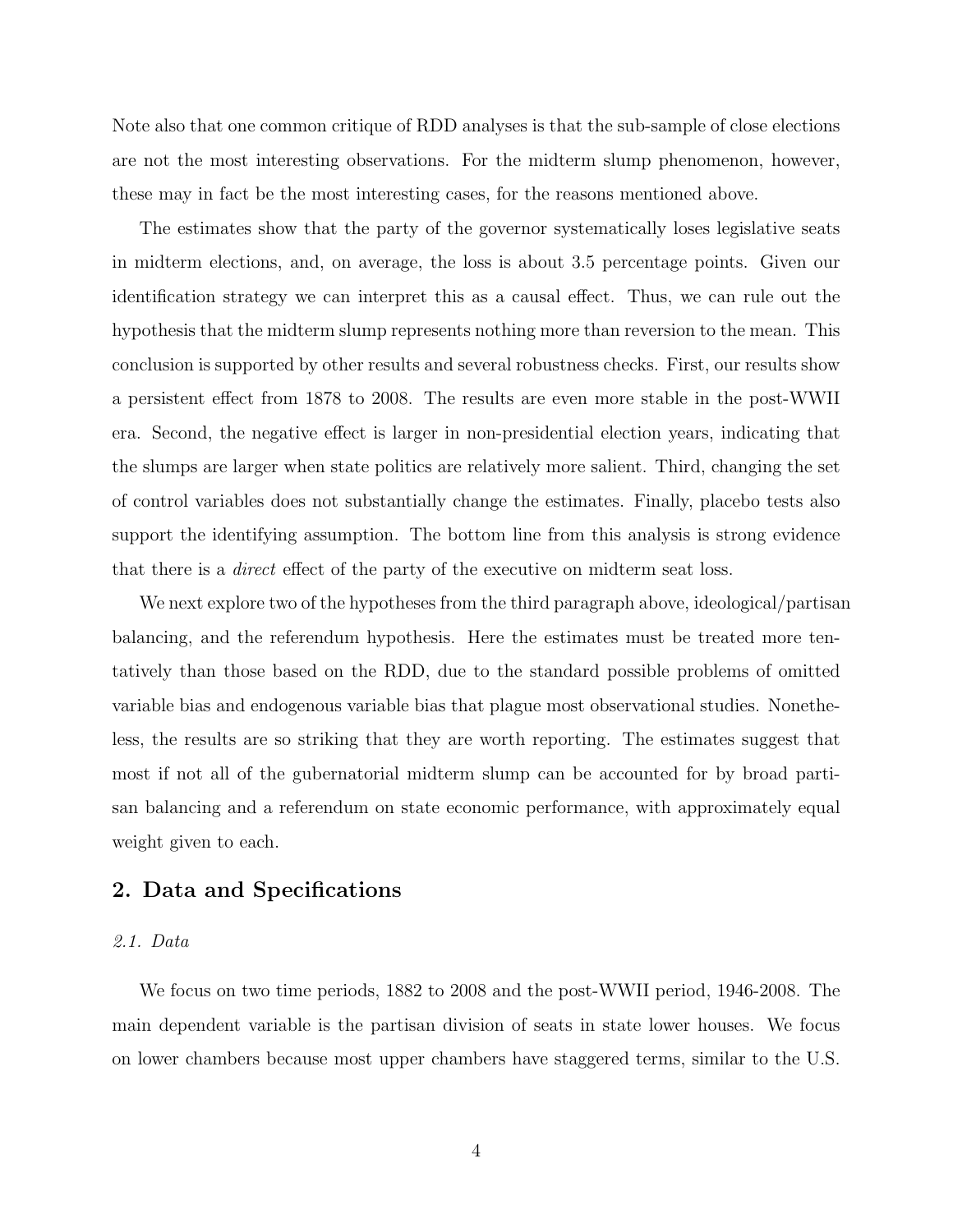senate, and many of them are quite small.<sup>3</sup> The data on state legislative seats are from Dubin (2007). One key independent variable is the partisan division of the vote in gubernatorial elections. This is from the ICPSR and publications by the election officials of each state. Other variables are: state personal income and population, from the Bureau of Economic Analysis; governor approval ratings, from the U.S. Officials' Job Approval Ratings website; and DW-Nominate scores, from Poole and Rosenthal (2007).

Term lengths for governors and state legislators vary across states and over time. Currently, the governors of all states except New Hampshire and Vermont serve four-year terms. However, at the beginning of the time period studied in this paper, almost a third of the states' governors served two-year terms. Most of these states had introduced four-year terms by the 1960's. Most states with two-year terms for the governor do not have any midterm elections where only state legislators are elected. There are two exceptions, New Jersey and New York.<sup>4</sup>

There is also some variation in term lengths for state legislators. Currently, in four states the legislators in the lower house have four-year terms, while the rest have two-year terms.<sup>5</sup> For the upper house, forty states have four-year terms, while the remainder have two-year terms. The majority of the states with four-year terms have staggered elections, in which half of the legislators are elected every second year. We drop Nebraska after 1936, and Minnesota from 1914 to 1948, since they had non-partisan legislatures.<sup>6</sup>

The dependent variable is distributed quite symmetrically about 0, with a mean of 0.3, a standard deviation of 13.0, and an inter-quartile range of -5.2 to 4.3. The 5th percentile

<sup>&</sup>lt;sup>3</sup>Analyzing the upper chambers we find similar effects at least for the post-WWII period, but the estimates are less precise. We present results on the upper house in section 3.4 below.

<sup>&</sup>lt;sup>4</sup>In New Jersey the governor served a three-year term until 1949. New Jersey also had annual lower-house elections. This gives two "midterm" elections in New Jersey from 1882-1948. In New York the governor served a three-year term until 1894, then a two-year term until 1938. New York also had annual lower-house elections until 1938. This gives two "midterm" elections in New York from 1882-1893, and one from 1895 to 1937. Connecticut had one-year term state representatives and a two-year term governor, but only until 1886, so this only gives two midterm observations in our sample period. State representatives in Massachusetts (until 1920), Rhode Island (until 1912) also had one-year terms, but in these states the governors also had one-year terms so there are no midterm elections.

<sup>&</sup>lt;sup>5</sup>The states with four-year terms are Alabama, Louisiana, Maryland (since 1926), and Mississippi.

<sup>6</sup>Minnesota actually had non-partisan elections until 1973, but almost all legislators sorted into liberal and conservative caucuses aligned with the major parties by about 1950. Dubin (2007) uses these to give party breakdowns starting in 1950.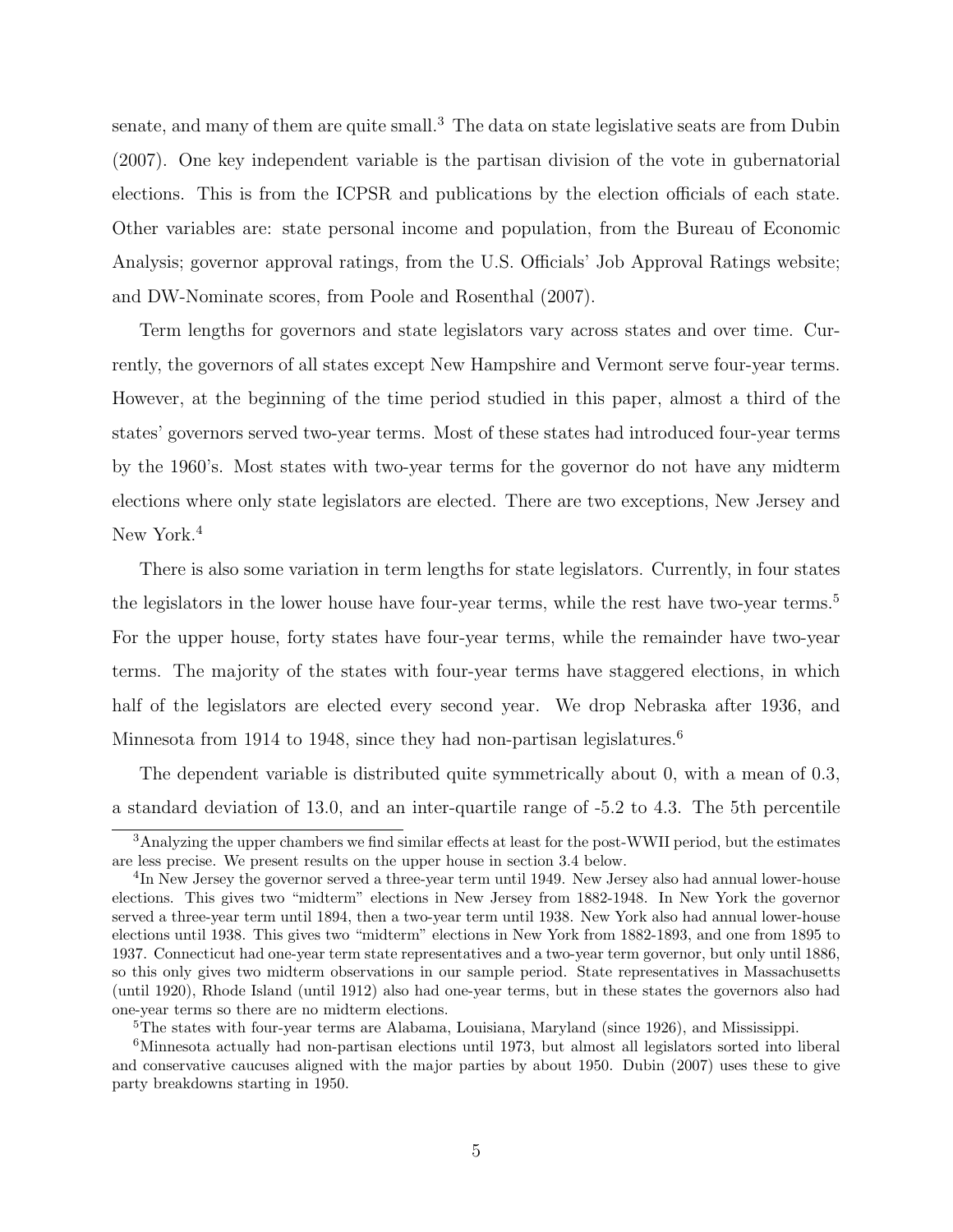is at -21.8 and the 95th percentile is at 21.8. The Democrats control the governorship in 54.8% of our midterm elections. One important feature of the data is the large number of close gubernatorial elections, at least outside the south. The gubernatorial election margin variable is distributed symmetrically about 0, with a mean of 0.8, a standard deviation of 9.3, and an inter-quartile range of -4.2 to 5.9. In nearly half of the elections in our sample (433 out of 873) the winning margin is below 5%.

#### 2.2 Specifications

We consider three different specifications for estimating the effect of the gubernatorial party on state legislative midterm slumps: (i) OLS, (ii) a RDD specification with a flexible control polynomial, and (iii) a RDD specification where only close elections are included.

Let t index state legislative election years, and let i index states. Let  $S_{it}^D$  be the share of lower house seats won by Democrats in state i in election t; let  $C_{it}^D = S_{it}^D - S_{i,t-1}^D$  be the change in the Democratic seat share in state i between the gubernatorial election at time  $t-1$ and the midterm election at time t; and let  $G_{i,t-1}^D$  be a dummy variable indicating whether or not state i has a Democratic governor at time t−1. In each specification we also control for the change in the Democratic share of seats in the U.S. congress between  $t-1$  and t,  $N_t^D$ , as a proxy for national swings in party popularity.<sup>7</sup> This term is not needed for our identifying assumptions to hold, but it typically reduces the estimated standard errors. In the robustness checks we show that our conclusions are similar whether or not this variable is included.

In the OLS we estimate the simple relationship between  $C_{it}^D$  and  $G_{i,t-1}^D$ :

$$
C_{it}^D = \beta_0 + \beta_1 G_{i,t-1}^D + \gamma N_t + \epsilon_{it}
$$
\n<sup>(1)</sup>

where  $\beta_1$  measures the impact of having a Democratic governor on the midterm change in the Democratic seat share. We expect  $\beta_1 < 0$  if there is a midterm slump.

The RDD regressions follows two of the standard RDD approaches. First we use the full

<sup>&</sup>lt;sup>7</sup>Note that  $S_{it}^D$ ,  $G_{i,t-1}^D$  and  $N_t^D$  are defined in terms of the two-party share. Therefore, we only include cases where the Democrats and Republicans together controlled at least 90% of the seats in the state lower house. Also, we only include gubernatorial elections in which the Democratic and Republican candidates finished first and second in terms of votes, and in which the winner received less than 95% of the vote.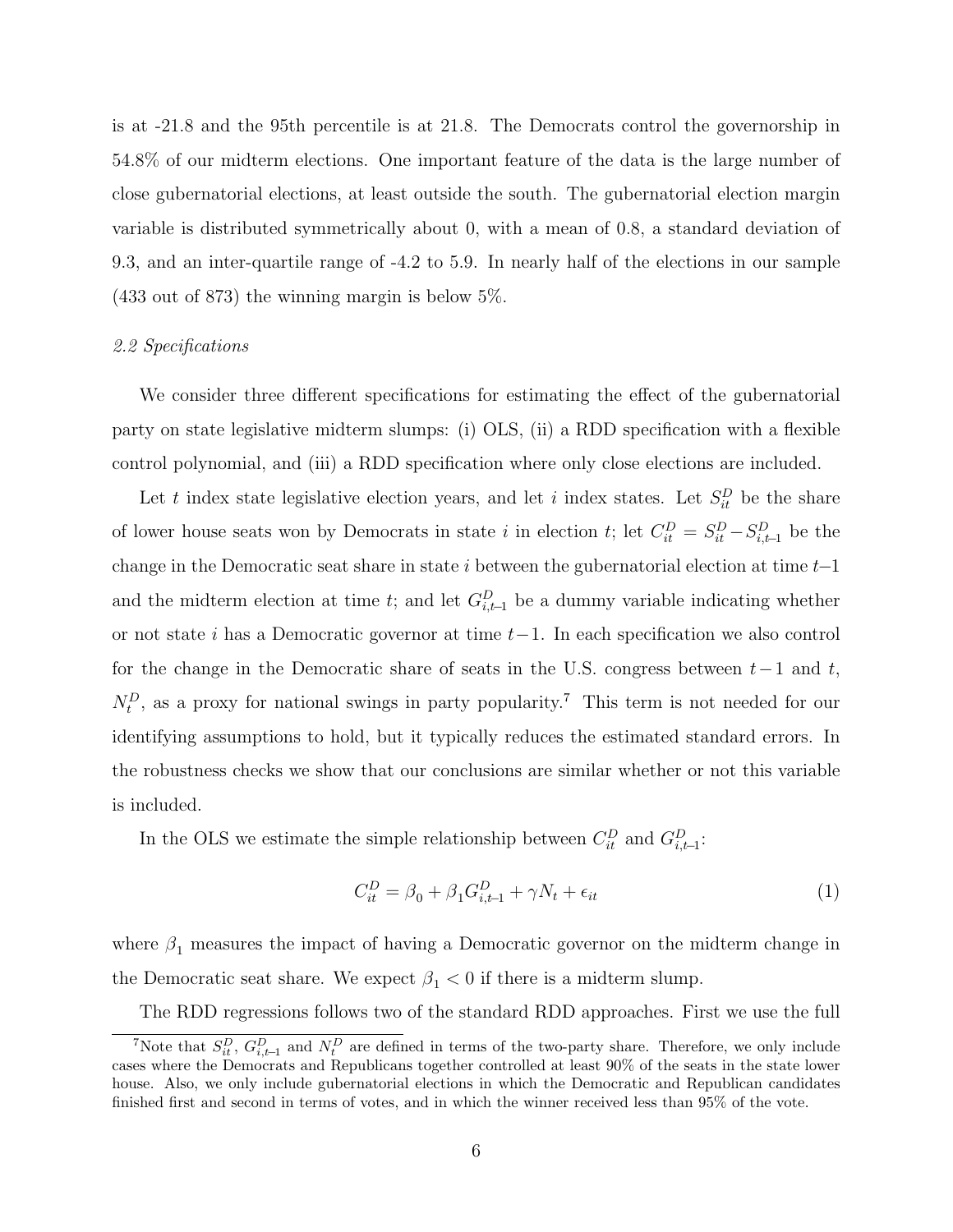sample and include a control function. The forcing variable is the Democratic vote share in the gubernatorial election in state i at time  $t-1$ ,  $V_{i,t-1}^D$ . The control function is a low-order polynomial of  $V_{i,t-1}^D$ . We present results for 3rd- and 4th-degree polynomials in the tables below, but we also considered 1st- and 2nd-degree polynomials.<sup>8</sup>

The specification is then:

$$
C_{it}^{D} = \beta_0 + \beta_1 G_{i,t-1}^{D} + \gamma N_t + f(V_{i,t-1}^{D}) + \epsilon_{it}
$$
\n(2)

where  $f(V_{i,t-1}^D)$  is the control function.

The second RDD approach is to use the OLS specification, equation (1) above, but limit the sample to "close" elections – i.e., those where the winner's share of the vote is close to 50%. We consider a variety of different thresholds to define close elections, including 5, 4, 3, 2 and 1 percentage points. Our preference if for the tighter thresholds, such as 52%, because it seems unlikely that outcomes of elections where the winner's vote share is 55% can be considered "as good as random." We include the less stringent thresholds, however, for two reasons. First, these thresholds are commonly used in the RDD literature. Second, presenting the full battery of estimates shows whether or not the estimates found using tight bounds – which have small sample sizes – are stable as we move away from the threshold and increase the sample size.

### 3. Basic Results

#### 3.1. Graphical Analyses

Following previous RDD work, we begin with a graphical analysis. Figures  $1(a)-1(d)$  show binned averages of the midterm change in Democratic percentage of lower house seats,  $C_{it}^D$ , as a function of the percentage of votes received by the Democratic gubernatorial candidate,  $G_{i,t-1}^D$ . To reduce the noise in the graphs we subtract the national swings in party popularity,  $N_t^D$ , from the change in state legislative seats. The range of  $G_{i,t-1}^D$  in the figures is 40% to 60%, which covers 74% of the observations in our sample. The interval for each bin is 1

<sup>&</sup>lt;sup>8</sup>The estimates of  $\beta_1$  using a 1st- or 2nd-degree polynomial are often even *larger* in magnitude than the estimates with no control function; otherwise, they tend to lie between the estimates with no control function and those with a higher-order polynomial.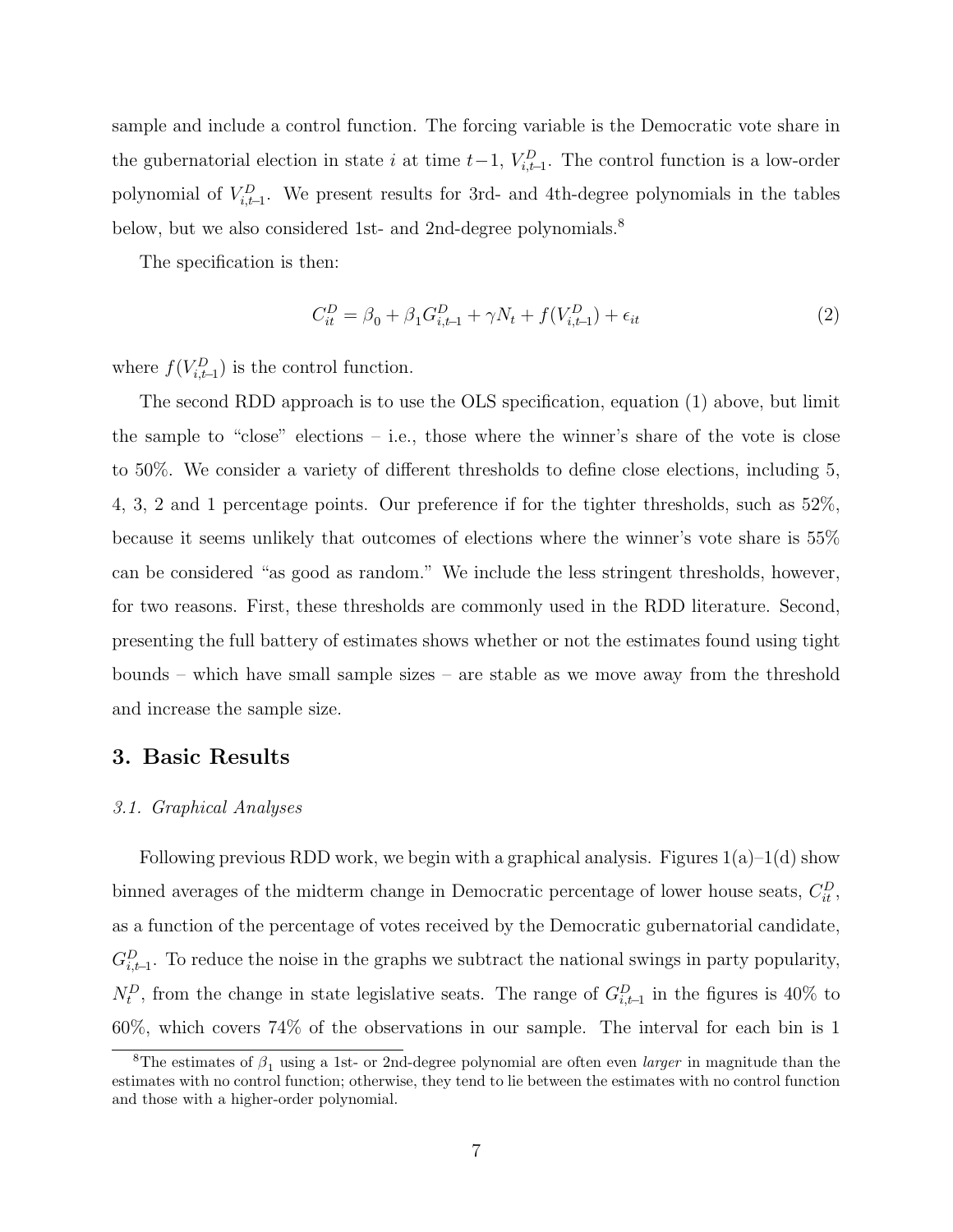percentage point. Figure  $1(a)$  is for the full sample from 1882 to 2008,  $1(b)$  limits the sample to non-presidential election years,  $1(c)$  shows the period up to the end of WWII, and  $1(d)$ shows the period after WWII.<sup>9</sup>

It seems clear from Figure 1(a) that for the full sample  $C_{it}^D$  falls as we cross the 50% threshold and move from Republican gubernatorial control to Democratic control. The downward shift appears to be around 3-4 percentage points. Note that despite the variation across bins, there are no bins to the left of the threshold with a negative value, and none to the right of the threshold with a positive value. There appears to be some downward trending as well, which is consistent with the reversion to the mean hypothesis, but it is mainly driven by the observations far from the threshold. For example, if we focus on the observations with  $V_{i,t-1}^D$  between -5% and 5% then there is little or no trending.

The downward shift across the threshold seems to be even larger in non-presidential years, around 5-6 percentage points, as Figure 1(b) shows. There does not seem to be a clear negative shift across the threshold for the period before WWII, as shown in Figure 1(c). On the other hand, Figure 1(d) shows that for the post-WWII period there is a very clear downward shift, in the range of 3-4 percentage points.

Overall, while it is difficult to pin down the magnitude, the figures indicate that there is a midterm loss of state legislative seats associated with party of the governor, especially in non-presidential years and the post-WWII period.

#### 3.2. Regression Analyses

We now turn to regressions. Table 1 presents the main results. Each row of the table represents a different specification, and each column covers a different sample. Column 1 is for the full sample, column 2 covers non-presidential election years, column 3 covers presidential election years, column 4 covers the period before WWII , and column 5 covers the post-WWII period. Each cell contains the estimated coefficient on the Democratic governor dummy variable – i.e.,  $\beta_1$  in equation (1) or (2) – as well as the standard errors in parentheses and number of observations in brackets.

 ${}^{9}$ Figures 1(c) and 1(d) include both presidential and non-presidential years.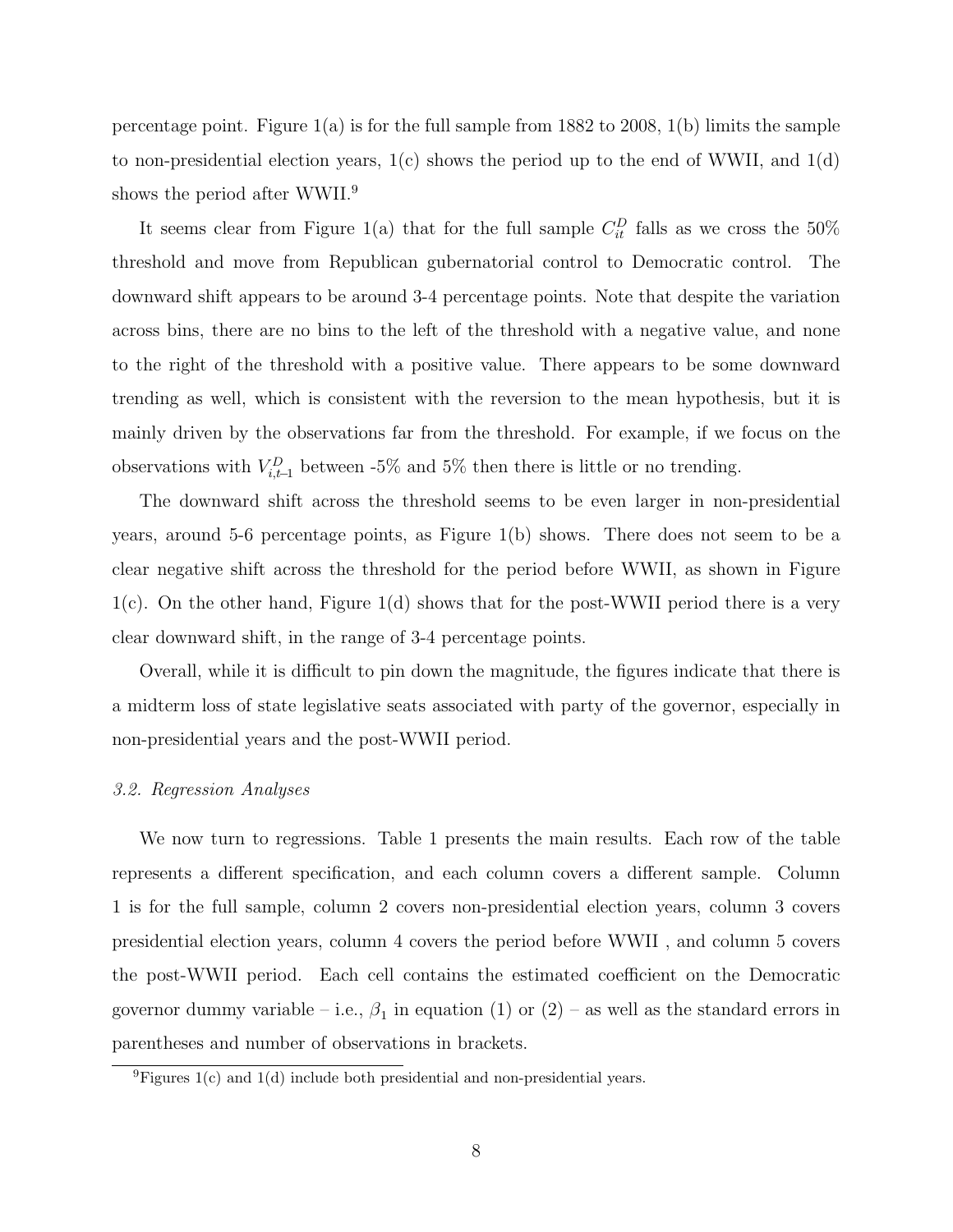The results for the full time period show quite stable point estimates for the RDD specifications, all in the range 3.0 to 3.9 (see column 1). All of the estimates are statistically significant at the .05 level, except in the specification limited to the 1% window where the sample sizes are relatively small. Thus, we can be fairly confident that the party that controls the governor's office can expect a midterm seat loss in the state lower house of about 3.5 percentage points. Perhaps surprisingly, the OLS estimate is only about 1 percentage point higher than the average of the RDD specifications. Thus, while OLS overestimates the midterm slump somewhat, it does not do too badly.

Column 2 shows that the effect of gubernatorial control is even larger for midterm elections in non-presidential years. The estimated midterm seat loss in the RDD specifications ranges from about 4.5 to 5.5 percent, except in the specification with a third-order polynomial where the estimated effect is even larger. Also, all of the estimates are statistically significant. The OLS diverges a bit more from the RDD estimates than in the full sample, but it is still similar. By contrast, in midterm elections held in presidential years the estimated effect of gubernatorial control on the midterm election is much smaller, and none of the coefficients are statistically significant (see column 3). This suggests that the high salience of presidential elections swamps much of state politics in those years.

Next we explore different time periods. Column 4 considers the period 1882-1945. The RDD point estimates are all between -3.3 and -4.5, except for the specification using the 1% win margin. However, the standard errors are much larger than those using the full sample, so none of the coefficients are statistically significant. Moreover, while the sample size is small when we use a  $1\%$  margin, the point estimate is essentially zero. Note also that in this time period the OLS estimate is much larger than the RDD estimates. Overall, these results suggest that in the pre-WWII era gubernatorial control did not have a clear and consistent negative effect on midterm election outcomes.<sup>10</sup>

Column 5 covers the post-WWII period, 1946-2008. Here, the RDD point estimates are similar in magnitude to those in column 4 (and column 1). However, the estimates are much more precise – the standard errors are less than half as large – so all of the point estimates are

 $10$ We explored with other "early" time periods but in all but a few cases the estimates of  $\beta_1$  are statistically insignificant.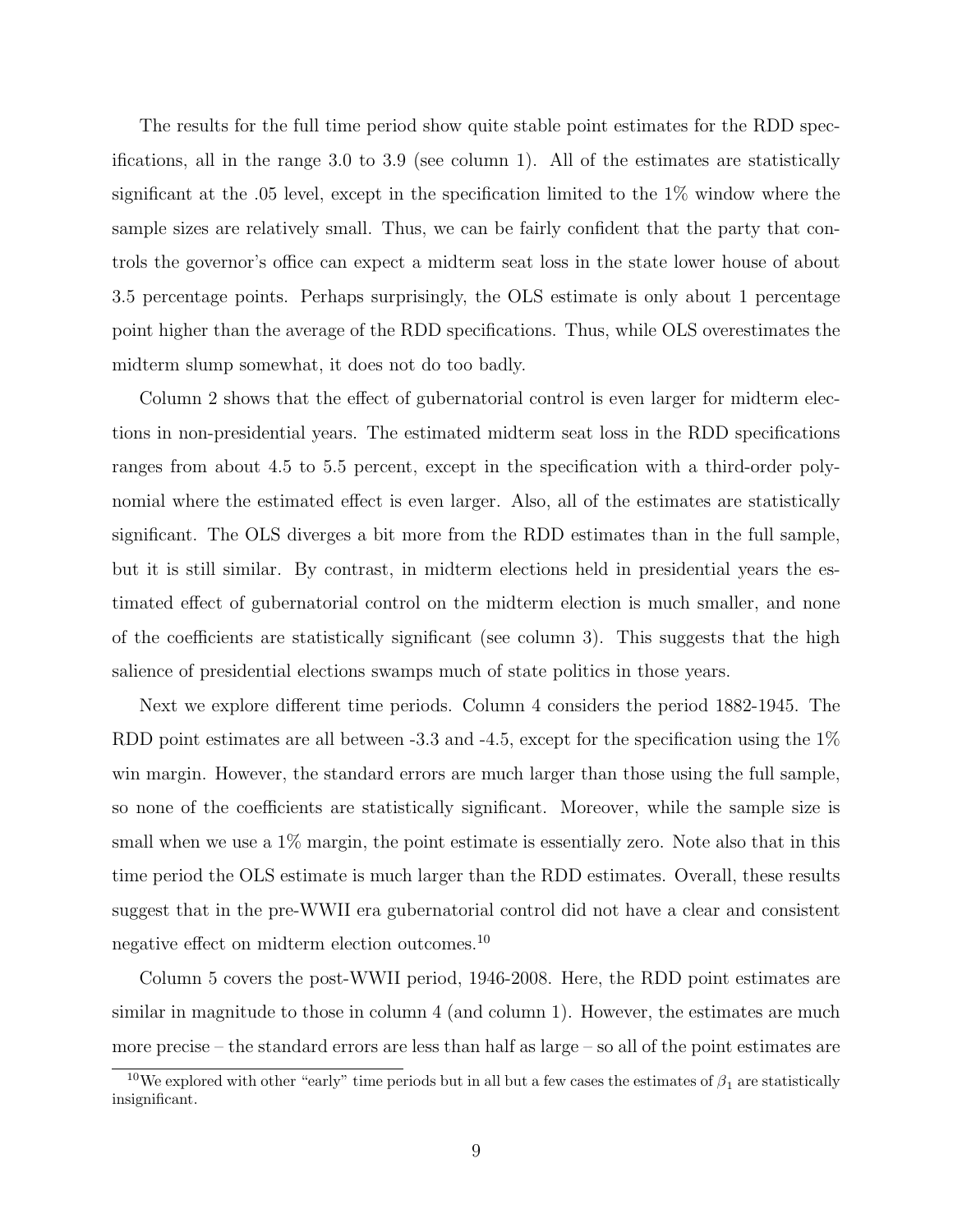statistically significant at the .05 level. It is also interesting to note that the OLS estimate is essentially the same as the RDD estimate.

We also split the data both by time period and presidential/non-presidential midterm election year. We do not report these results in tables to conserve space, but the patterns are easily summarized. For non-presidential midterm elections in the post-WWII period the estimated effect of gubernatorial control is large and robust across specifications. The RDD estimates range from -5.8 to -7.3, and they are all statistically significant at the .05 level. For non-presidential midterm elections in the pre-WWII period the estimated effect of gubernatorial control is also large in some specifications, but the estimates are less stable than for the post-WWII period.<sup>11</sup> For the two presidential-year subsamples the estimates are noticeably smaller and always statistically insignificant.

#### 3.3. Robustness Checks

We perform two types of robustness check to test the validity of our results in Table 1. First we change the set of control variables in the specification. Secondly we perform a placebo test where we test if the party of the governor has an effect on the seat share change in the previous midterm election. If the identifying assumptions of the RDD hold, the party of the governor should not have any effect on previous elections. We perform the robustness checks for both the full sample and the post-WWII period.

The results are presented in Table 2. The top panel covers the full period 1882-2008, and the bottom panel covers the postwar period, 1946-2008. Each row covers a different RDD specification, and each column covers a different robustness check. As in Table 1, each cell contains the point estimate of the Democratic governor dummy variable – i.e.,  $\beta_1$  in equation (1) or (2) – the standard error of the estimate in parentheses and number of observations in brackets.

In Column 1 we drop the control for national swings,  $N<sup>D</sup>$ . For the full sample the point estimates are in the range of -5.6 to -6.0. These are larger than those in the corresponding

<sup>&</sup>lt;sup>11</sup>For the specifications using the 3%, 4% and 5% thresholds, and the specification using a 3rd-order polynomial control function, the point estimates range from -5.5 to -6.3 and are statistically significant at the .05 level. However, for the 2% window and the the specification using a 4th-order polynomial control function the point estimates are -3.5 and -2.0, respectively, and neither is statistically significant.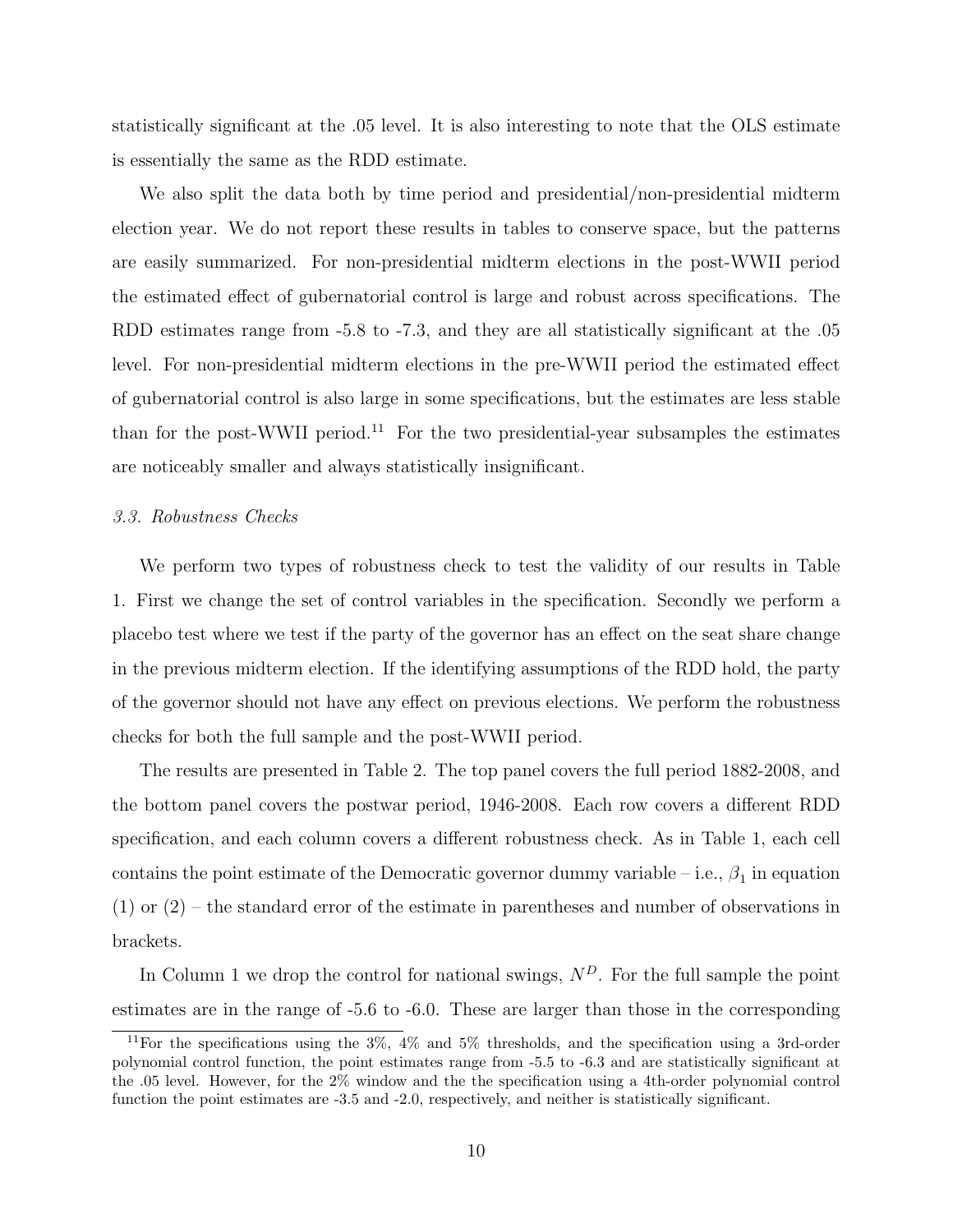cells of in column 1 of Table 1. The standard errors are also larger, but all of the estimate coefficients are still significant at the .05 level. For the post-WWII period the estimates are quite similar to one another, in the range 4.2 to 4.5, and they are only marginally larger than those in the corresponding cells in column 5 of Table 1. Again, all coefficients are statistically significant.

In columns 2-4 we add different controls – lagged seat share (column 2), a dummy variable indicating Democratic control of the presidency (column 3), and both variables (column 4). In almost all cases the point estimates decrease slightly compared to the corresponding cells in column 1 of Table 1. However, all but two of the estimates are statistically significant at the .05 level. For the 1946-2008 period the point estimates are barely affected by the controls. As in Table 1, the estimates imply that control of the governorship leads to an expected seat share loss of about 3.5 to 4.0 percentage points.

Column 5 shows the placebo tests. Note that the estimates are generally much smaller than the corresponding non-placebo cases in columns 1 and 5 of Table 1 and the other columns of Table 2; that they exhibit noticeably more variability than the corresponding non-placebo cases; and that half are negative and half are positive. None of the coefficients are statistically significant at the .05 level and only 1 of the 8 are statistically at the .10 level, which is about what we would expect just by chance. Thus, overall these tests provide strong support for our identifying assumptions.

#### 3.4. State Upper Houses

As noted above, while we focus on lower house elections we also ran the same types of analyses on upper house elections. Table 3 presents the main results. The structure is exactly the same as that in Table 1, except we only show results for two samples – the entire period, and the post-WWII period (these correspond to columns 1 and 5 of Table 1).

Table 3 shows that for the full sample the estimated effect of gubernatorial control on midterm elections for the upper house is consistently negative, but smaller than the corresponding estimates in Table 1, and generally statistically insignificant at the .05 level.

On the other hand, for the post-WWII period the RDD estimates are all negative and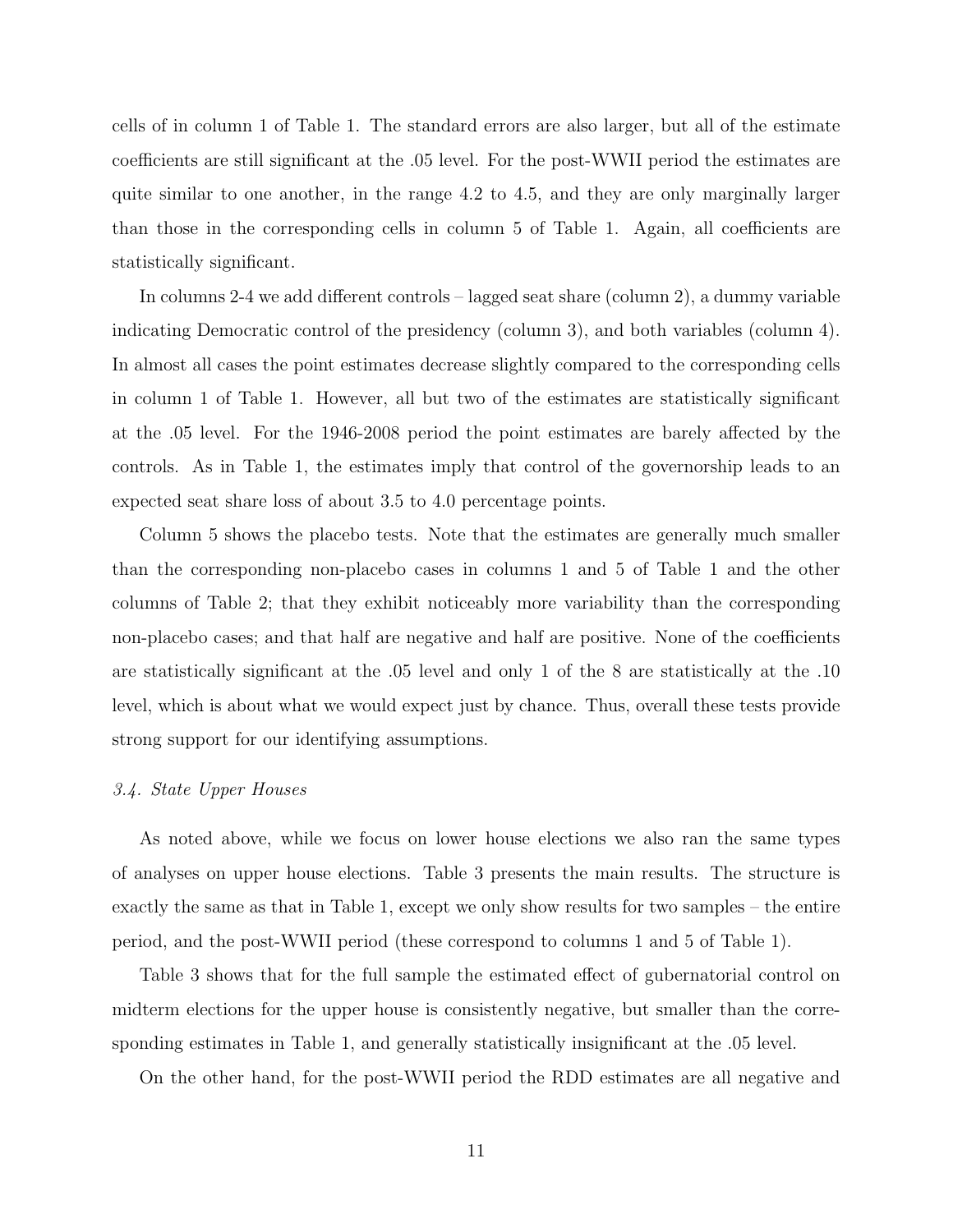uniformly *larger* than those in column 5 of Table 1. They are also all statistically significant at the .05 level. The range is fairly wide, -3.7 to -7.3, but this is not unexpected given the noise introduced by staggered terms and small upper house size. Overall, the results strongly support those in the previous sections: at least in the post-WWII era, control of the governorship causes a party to lose seats in the midterm state legislative elections.

#### 3.5. National Elections

As a point of reference it is worth considering what the same type of RDD approach yields at the national level, in midterm elections for the U.S. House of Representatives as a function of the party of the president. We run the same basic specifications as those in Table  $1 - i.e.,$  the national level versions of equations (1) and (2) – except that we do not include  $N<sup>D</sup>$  as a regressor since it is the dependent variable.<sup>12</sup> We use the Democratic percentage of the two-party popular vote to define the presidential winning margin.

The results are presented in column 1 of Table  $4^{13}$ . The RDD point estimates are all negative and relatively large. Even though the standard errors are also large due to small sample sizes, the estimates are statistically significant at the .10 level in most specifications. The estimates are larger than those in column 1 of Table 1 and column 1 of Table 2 (top panel). Averaging across the specifications, the negative effect of presidential control on the change in U.S. House seats would appear to be roughly twice as large as the effect of gubernatorial control on the change in state lower house seats. Note, however, that the estimated effects are not much larger than the estimated effects of gubernatorial control on midterms in non-presidential election years.

Column 2 of Table 4 shows the results of placebo tests in which the dependent variable is the previous change in U.S. House seat share – the analog to column 5 of Table 2. In the RDD specifications only 2 of the coefficients are negative and 4 are positive. None are statistically significant even at the .10 level.

<sup>&</sup>lt;sup>12</sup>We do not present results for the  $1\%$  vote margin because there are only 3 cases below the  $1\%$  threshold. <sup>13</sup>Note that we begin the analysis in 1898 rather than 1882. If we use the entire period 1882 to 2008 then the estimates are even larger than those shown in Table 4, but this is driven by two large outliers  $-1890$ and 1894. These observations are beyond the standard threshold's for various influence statistics, such as DFbeta and Cooks-D. If we the period 1882 to 2008 and drop 1880 and 1884 then the estimates are all about 1-3 points larger in magnitude than those shown in Table 4, and statistically significant at the .05 level.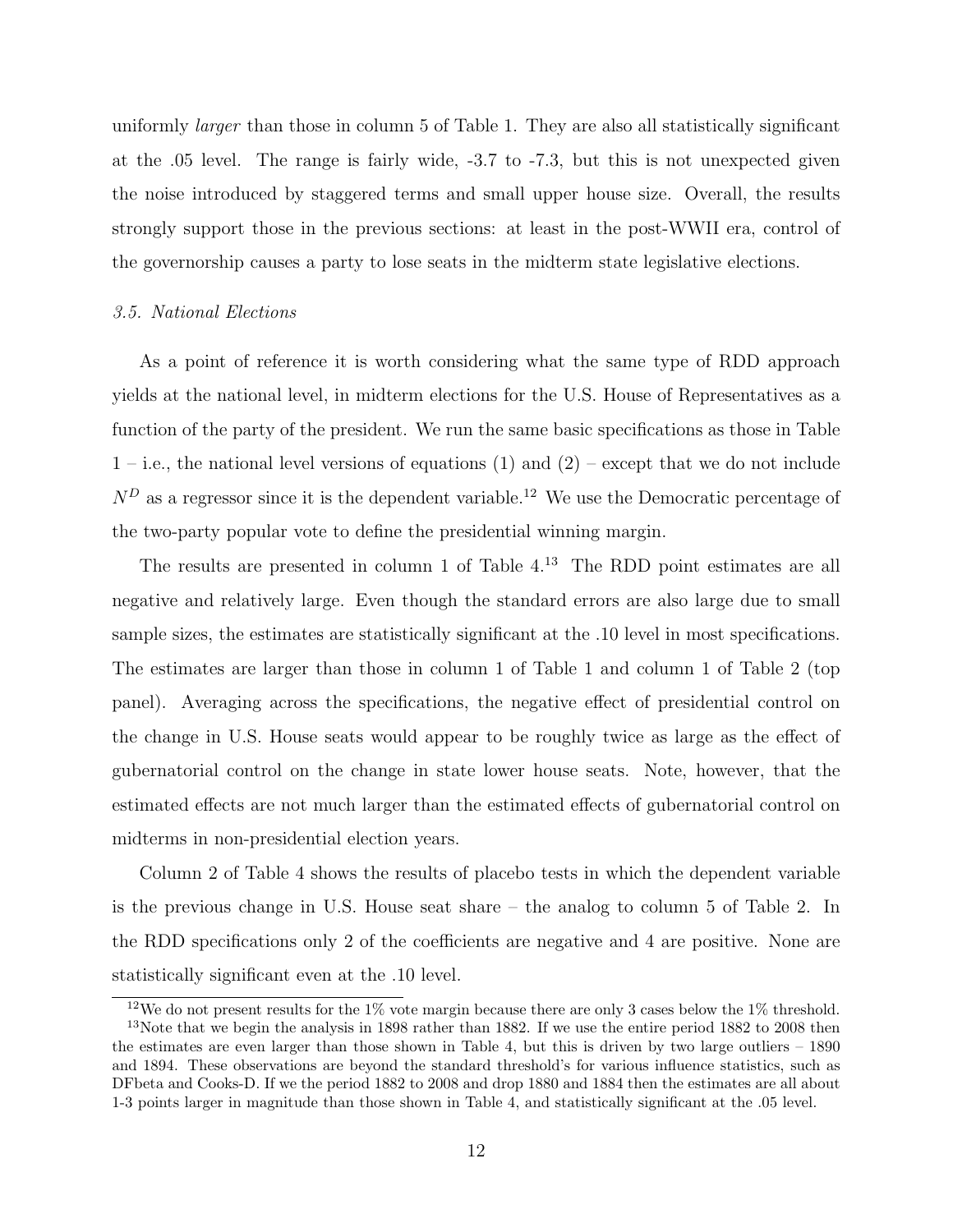# 4. Mechanisms

The results above establish that winning the governorship leads to a midterm loss in state legislative seats of around 3.5 percentage points. In this section we attempt to shed some light on the underlying mechanisms. Note that in this section we do not have an "as if random" assignment of key variables used to estimate the importance of various mechanisms. Thus, unlike the results in the previous section, we cannot give a causal interpretation to the estimates here, so any interpretation must be treated with some caution.

The first hypothesis we analysis is that midterm elections are referendums on gubernatorial performance. This is simply a state level version of Tufte's (1975) argument for the national level that midterm congressional elections are referendums on presidential performance. The idea is that since voters cannot vote directly on the sitting governor in a midterm election, they use the legislative election to punish the party of a governor who is performing poorly (or, perhaps in some cases, to reward the party of a governor who is performing especially well). Note that this is not an implausible hypothesis, since governors are typically the most visible elected officials after the president, and there is some evidence from previous work that voters reward and punish governors seeking re-election on the basis of their past performance (e.g., Ebeid and Rodden, 2006; Wolfers, 2007).

We test this hypothesis in three ways. First, we check whether the midterm slump is larger in states with bad economic performance relative to other states. Second, we check whether the midterm slump is larger when the sitting governor has a low approval rating. Finally, we check whether the midterm slump is larger went the incumbent governor's party does not win re-election in the next gubernatorial election. The idea is that the outcome of the gubernatorial election at  $t+2$  is a proxy for the overall incumbent's performance during his or her term, including the time leading up to the midterm election. This assumes that performance strongly affects the incumbent party's re-election probability in gubernatorial elections. It also assumes either that voters are not too myopic, or, if voters are myopic, that there is overall performance exhibits a high degree of serial autocorrelation (so performance in year 4 of a governor's term is strongly correlated with his or her performance in year 2).

The second hypothesis we analyze is policy balancing. Balancing theories, formalized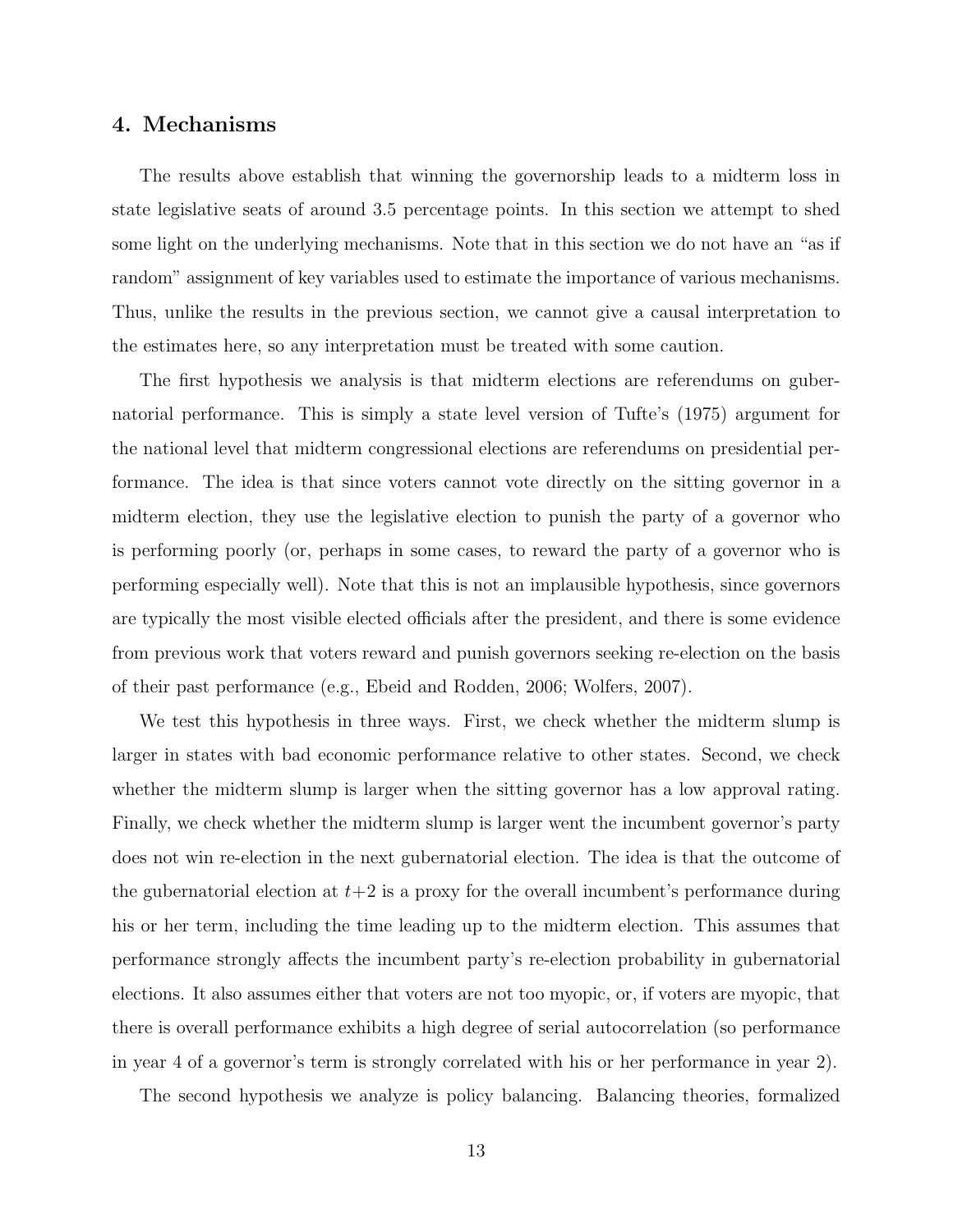in Alesina and Rosenthal (1989, 1996) and Alesina et al. (1993), predict that voters use midterm elections to balance the policy position of the executive. If there is ideological divergence between Democrats and Republicans with the median voter's ideal policy in the middle, then the policies promoted by the executive will tend to be more extreme than those desired by the median voter. By increasing the power of the opposing party in the legislature, voters can push policy towards the median.<sup>14</sup> Balancing occurs in the midterm election at  $t+1$ , and not already in the gubernatorial election at t, because the party of the governor is known at the time of the midterm but not at the time of the gubernatorial election.

We do not have a good measure of governors' positions, or state party positions, relative the median voter. Therefore, we use four proxies. First, we check whether the midterm loss at  $t+1$  is larger if the governors' party won full control of the legislature in the election at time t. These will tend to be the cases where there is the greatest need to balance, to undo unified control of the state's government. Second, we check whether the midterm loss is greater when the ideological gap between parties is largest. In the table below we present results using the overall difference between the parties' mean Nominate scores. Thus, all of the variation in this gap is across years – large inter-party differences around the turn of the 20th century, much smaller gaps in the 1940-1970 period, and a return to large gaps in the most recent decade or two.<sup>15</sup> Third, we can measure the ideological extremism of the subsample of governors who also served in the U.S. House or Senate, using the Nominate scores these individuals produced while in congress. We then check whether the midterm slump is larger for governors who are more ideologically extreme. Finally, we check whether the midterm slump is larger for term-limited governors. The idea behind is from List and Sturm (2006), who argue that term-limited governors implement policies closer to their ideal points, while those who are up for re-election will moderate their policies in order to win re-election. Note that the last three variables test for rather refined degrees balancing by voters, and are therefore perhaps too demanding.

<sup>14</sup>Alternatively, they might produce gridlock, which might also serve as a second-best solution to the problem of too much extremism.

<sup>&</sup>lt;sup>15</sup>We also experimented with state-specific measures of the ideological gap, for the subset of states with enough senators and members of congress from each party to construct meaningful estimates, but these variables never yield substantively meaningful and statistically significant results.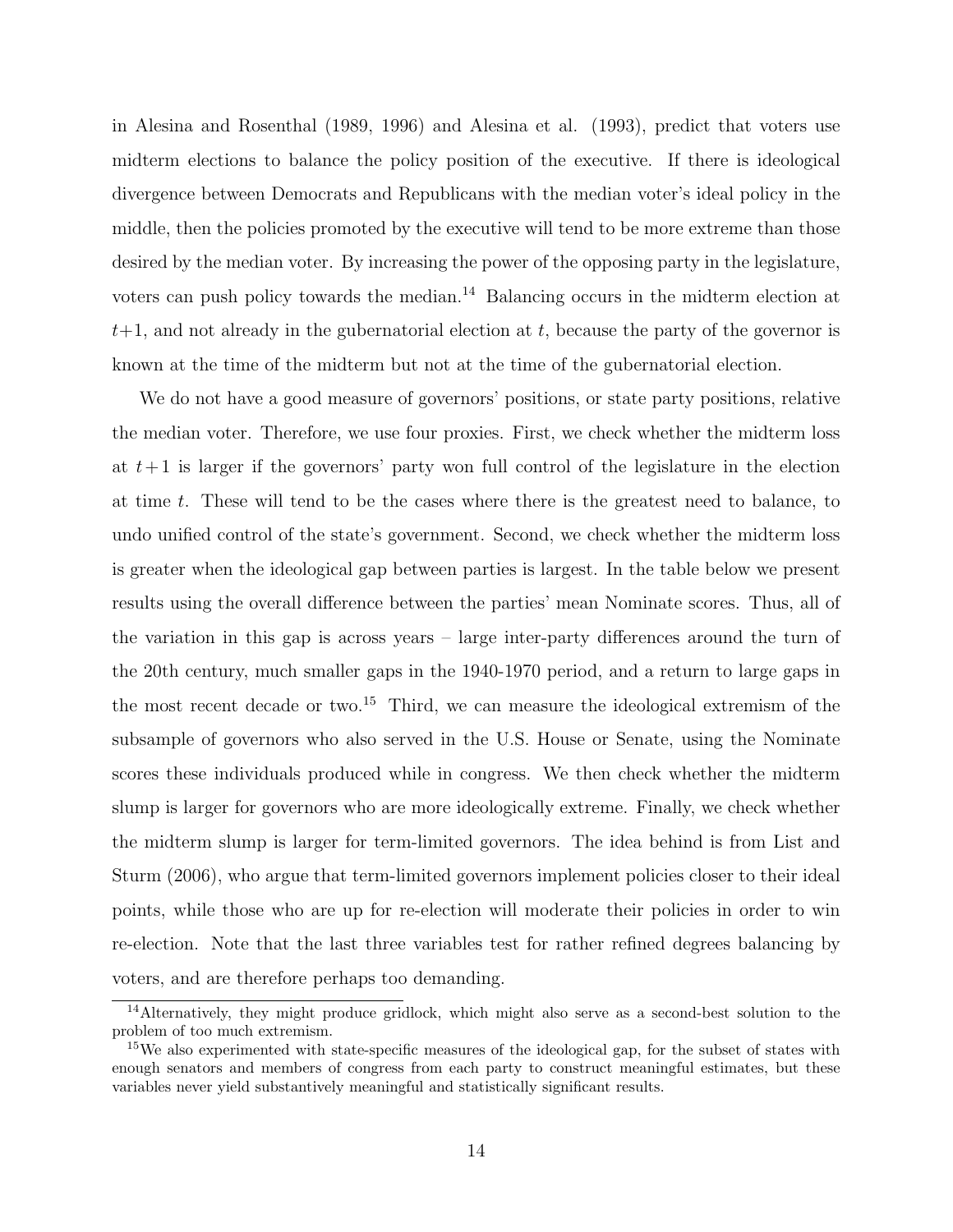We give the exact definitions of the variables used in the Appendix.

#### 4.1. Specifications

For each of the mechanisms we want to test we construct a variable,  $X_{it}$ , which takes a high value when we expect a larger treatment effect from the gubernatorial party – i.e., when we expect a larger midterm seat loss. We interact this variable with the treatment variable,  $G_{i,t-1}^D$ , so the basic specification is:

$$
C_{it}^{D} = \beta_0 + \beta_1 G_{i,t-1}^{D} + \beta_2 X_{it} + \beta_3 G_{i,t-1}^{D} X_{it} + \gamma N_t + \epsilon_{it}
$$
\n(3)

To see how we interpret the estimates, consider the case of a dichotomous  $X_{it}$  variable, with  $X_{it} = 0$  meaning, say, good performance and  $X_{it} = 1$  meaning poor performance. Then  $\beta_1$  is the estimated effect of having a Democratic governor when  $X_{it} = 0$ , and  $\beta_3$  is the difference between the estimated effect of having a Democratic governor when  $X_{it} = 1$  and the estimated effect of having a Democratic governor when  $X_{it} = 0.16$  Note also that  $\beta_2$  is the estimated effect of  $X_{it}$  when  $G_{i,t-1}^D = 0$ . We expect  $\beta_3 < 0$  to be negative if  $X_{it}$  captures a salient mechanism underlying the midterm slump.

For the specifications that use the control polynomial approach we include the low order polynomial terms of the prior gubernatorial vote share,  $V_{i,t-1}^D$ , and also interact these terms with  $X_{it}$ .<sup>17</sup>

#### 4.2. Results on the Referendum Hypothesis

Again, we begin with a graphical analysis. We take exactly the same approach as in the previous section, except that we split the sample according to the value of  $X_{it}$  and use a different symbol each subsample. We use circles for the cases where  $X_{it} = 1$ , and plus signs for the cases where  $X_{it} = 0$ . The results are in Figures 2(a)–2(d).

<sup>&</sup>lt;sup>16</sup>That is,  $E[C_{it}^D | G_{i,t-1}^D = 1, X_{it} = 0] - E[C_{it}^D | G_{i,t-1}^D = 0, X_{it} = 0] = \beta_1$ , and  $E[C_{it}^D | G_{i,t-1}^D = 1, X_{it} = 0]$  $1] - E[C_{it}^D | G_{i,t-1}^D = 0, X_{it} = 1] = \beta_1 + \beta_3$ , so  $(E[C_{it}^D | G_{i,t-1}^D = 1, X_{it} = 1] - E[C_{it}^D | G_{i,t-1}^D = 0, X_{it} = 1]) (E[C_{it}^D | G_{i,t-1}^D = 1, X_{it} = 0] - E[C_{it}^D | G_{i,t-1}^D = 0, X_{it} = 0]) = \beta_3.$ 

<sup>&</sup>lt;sup>17</sup>An alternative approach would be to estimate model that includes only the control polynomial, not the terms where the control polynomial with  $X_{it}$ . That approach greatly reduces the standard errors of  $\beta_3$ . Since there is no established procedure for interaction terms we take the more conservative approach in the paper.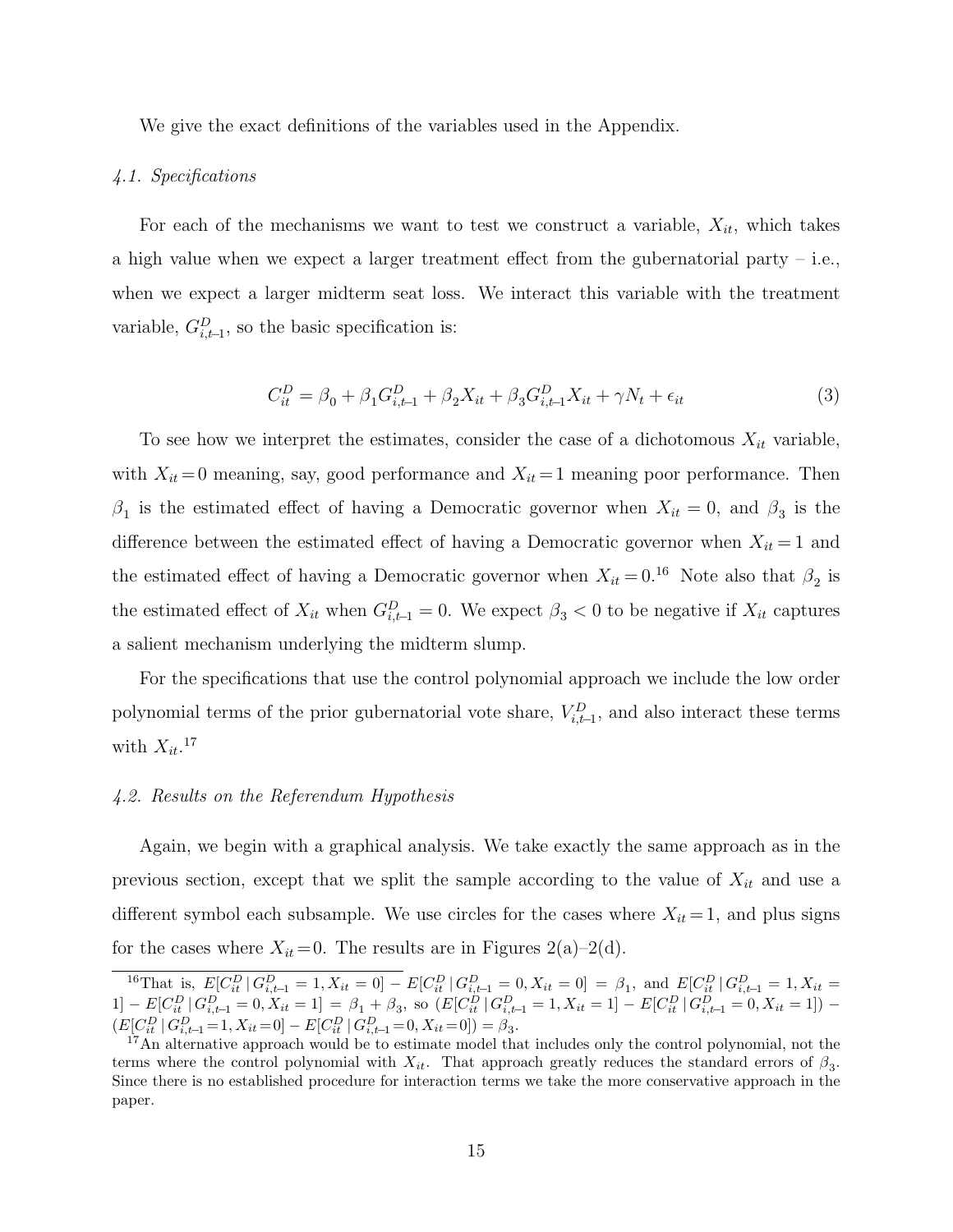Figure 2(a) shows the plot for income growth. There appears to be a large negative shift in the seat change as we cross the 50% threshold for states with income growth below the median. The seat loss seems to be around 7 to 8 percentage points. For states with income growth above the median there does not seem to be any shift as we cross the threshold. This suggests there is only a seat share loss for the party of the governor in states with poor relative economic performance. Figure 2(b) shows the plot for approval ratings. Again, there only seems to be a negative shift as we cross the threshold when the governor's relative approval rating is low. The picture is not as clear as in the states with low economic performance, however, since there is an outlying, positive bin to the right of the threshold. When the ratings are high there is no distinguishable shift as we cross the threshold. Figures 2(c) and 2(d) show the plots for incumbent party performance as measured by the outcome of the next gubernatorial election. The pattern is again similar – there is a clear negative shift only when the incumbent party loses the upcoming governor's election.

Table 5 presents the regression results. These tell the same basic story as the figures.

Column 1 shows that the interaction term between gubernatorial control and the low income growth dummy variable is negative and statistically significant at either the .05 or .10 level in all specifications. Column 2 shows that the interaction term between gubernatorial control and the negative income growth continuous variable and is negative and statistically significant at the .05 level in all specifications. Thus, the results indicate that the midterm slump is much larger when economic performance is low.

The regression results for the approval ratings, shown in column 3, are inconclusive. Although the point estimates on the interaction terms are all negative and similar in magnitude to those for income growth, they are statistically insignificant at the .05 level. This may be due to the lack of approval ratings data, which makes the subsample of close elections very small. Gubernatorial approval ratings covering at least half of states consistently in each election year only begin in 1985.

Column 4 shows that when the incumbent party loses the next gubernatorial election the midterm loss is especially large. For the post-WWII period the seat loss is between 8.5 and 9.5 percentage points. The estimates are all statistically significant at the .05 level. Column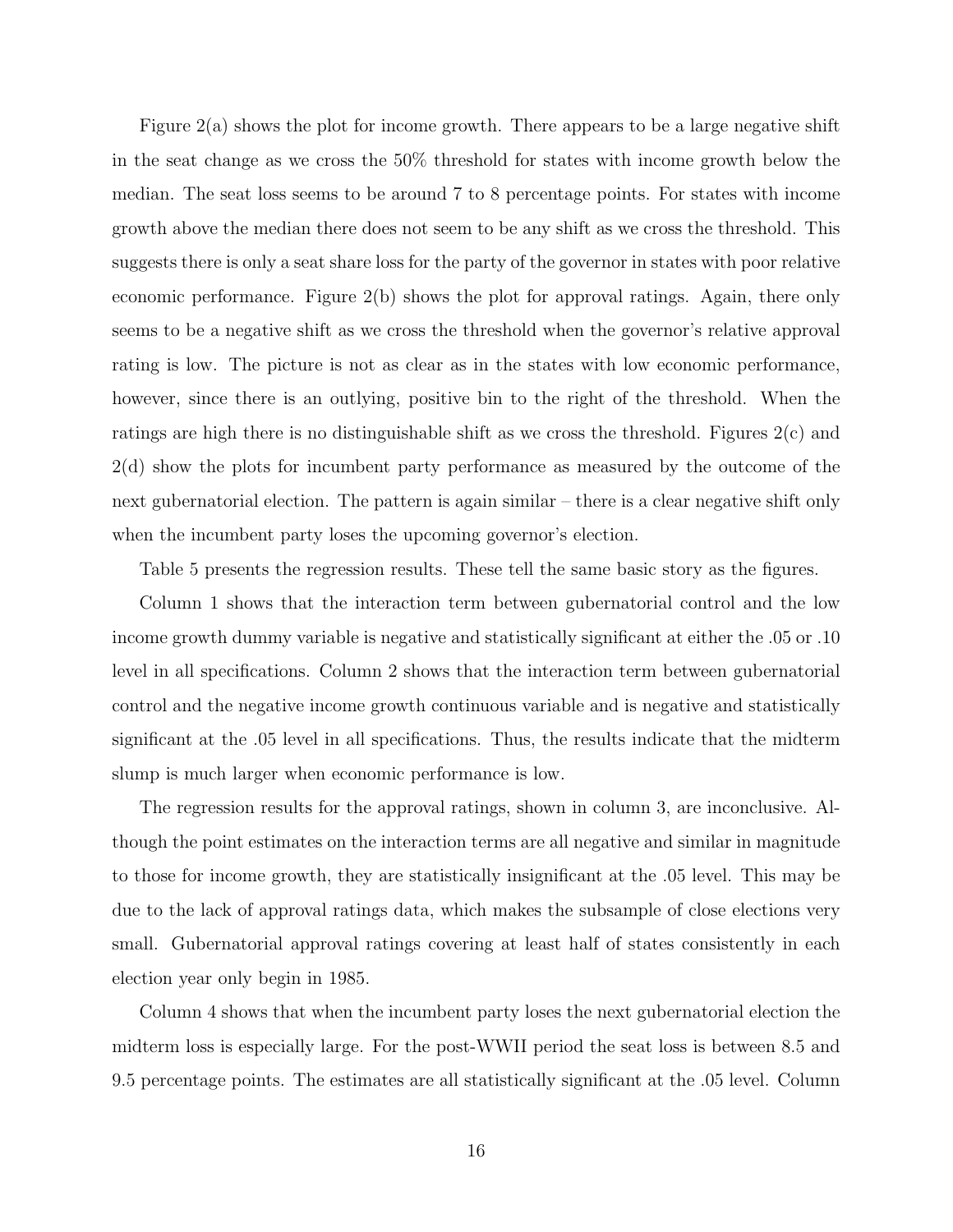5 covers the entire 1882-2008 period, and while the estimates are more variable they again suggest an especially large seat loss when the incumbent governor's performance is poor.

Note that for all of the dummy interaction variables the main effect of gubernatorial control is small and statistically insignificant. This implies that when  $X_{it} = 0$ , i.e., when performance is especially good, the governor's party does not suffer a significant midterm seat loss. This is consistent with Figures  $2(a)-2(c)$ , as well. The specification underlying column 2 allows us to estimate more precisely the level economic growth that would eliminate the midterm seat loss.<sup>18</sup> The range of estimates is 3.9 to 6.5 percentage points higher than the median growth rate. This is a difficult level to achieve – the standard deviation of relative economic growth rates is about 3.6, so the required level is 1.1 to 1.8 standard deviations above the median.

Overall, the results are strongly consistent with the referendum hypothesis, but with an average bias against the party of the sitting governor. The governor's party does especially poorly in the midterm elections if performance is low, and roughly "breaks even" when performance is high.

#### 4.3. Results on Balancing

Again we begin with a graphical analysis, shown in Figures  $3(a)$ -3(d). These figures are constructed exactly as Figures  $2(a)-2(d)$  above.

Figure 3(a) clearly shows that there large negative shift at the 50% threshold when the governor's party has full control of the state legislature, of about 7 to 8 percentage points (see the scatterplot of circles). When the governor's party does not fully control the legislature, however, there does not appear to be a shift at the threshold (see the scatterplot plus signs).

Table 6 presents the regression estimates, which exhibit the same patterns as the graphs. Columns 1 and 2 show the results for the legislative control dummy variable. Column 1 covers the post-WWII period and column 2 covers the entire 1882-2008 period. The point estimates on the interaction term range between -6.8 and -7.9 in column 1, and between and

<sup>&</sup>lt;sup>18</sup>This is level of  $X_{it}$  such that  $E[C_{it}^D | G_{i,t-1}^D = 1, X_{it}] = E[C_{it}^D | G_{i,t-0}^D = 0, X_{it}]$ , i.e., such that  $\beta_0 + \beta_1 + \beta_2$  $(\beta_2 + \beta_3)X_{it} = \beta_0 + \beta_2 X_{it}$ , i.e.,  $X_{it} = -\beta_1/\beta_3$ . Since  $X_{it}$  is the negative of income growth, the level of economic growth desired is  $\beta_1/\beta_3$ .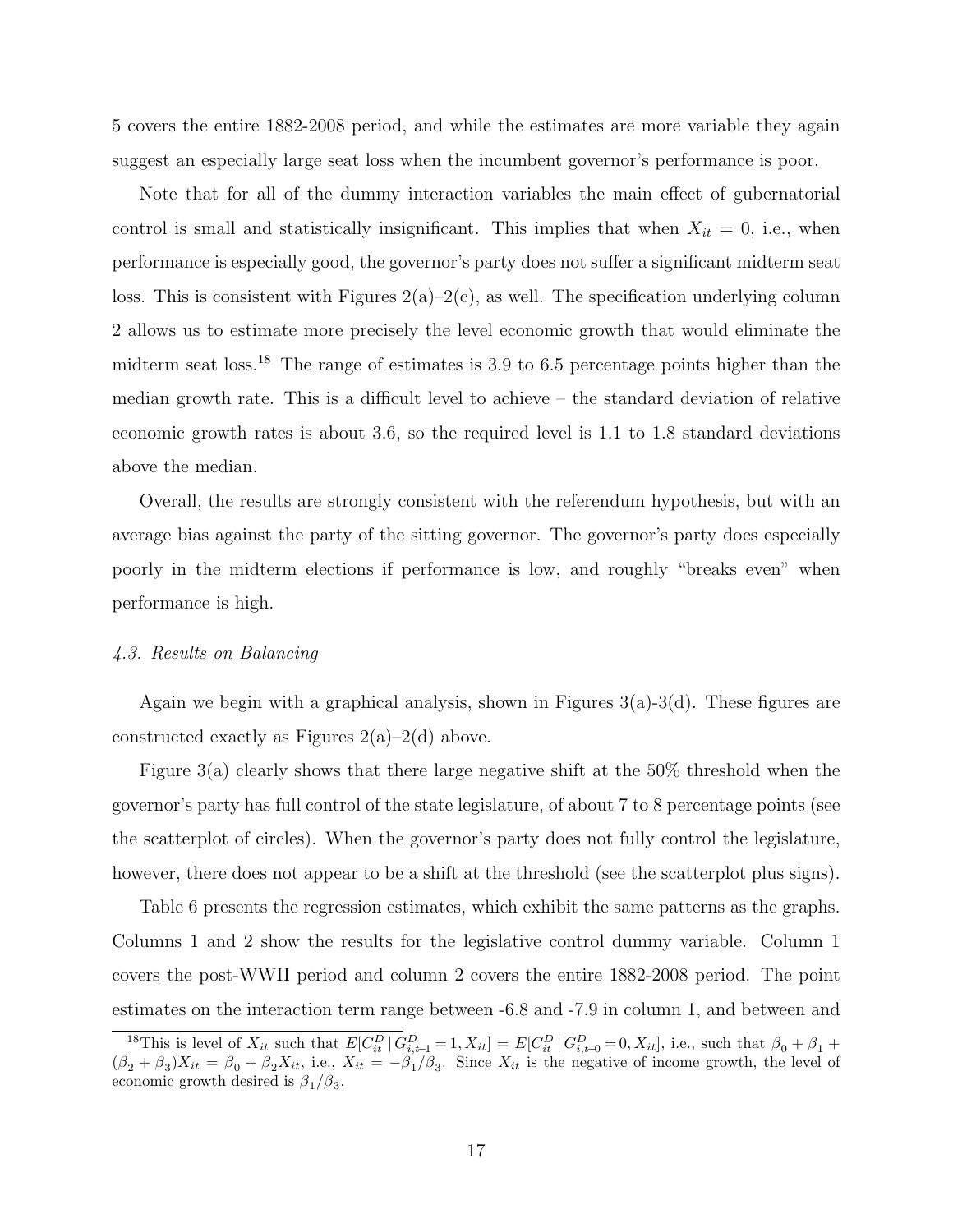-8.3 and -10.1 in column 2, and they are all statistically significant at the .05 level. On the other hand, the point estimates for the dummy variable indicating Democratic control of the governorship are close to zero and statistically insignificant in all specifications. Thus, the results indicate that there is only a large midterm slump when the party of the governor hold full control of the legislature.

Figures  $3(b)-3(d)$ , and columns 3-7 in Table 6, present the results for interaction variables that try to capture more refined ideological balancing by voters.<sup>19</sup> Neither the figures nor the regression estimates show support for this type of balancing. In fact, almost all of the point estimates have the wrong sign, and none are statistically significant at the .05 level. These results suggest either that voters do not engage in refined balancing, or that our variables do not adequately measure gubernatorial extremism.

#### 4.4. Comparing the Referendum and Partisan Balancing Hypotheses

Since the results above provide some support both for the referendum hypothesis and the partisan balancing hypothesis (at least in its "crude" form), we now we test both hypotheses simultaneously.

Table 7 presents the results. To keep the analysis simple, we focus on specifications where the sample is restricted to close gubernatorial elections at time  $t-1$ . Table 7 shows results for the  $2\%$  and  $4\%$  thresholds. In each specification we use the full legislative control dummy to capture partisan balancing. To capture the referendum hypothesis we use the low income growth dummy variable in column 1, and the the dummy indicating that the incumbent governor's party loses the next gubernatorial election in columns 2 and 3. Column 2 covers the post-WWII period and column 3 covers the entire 1882-2008 period.

Interestingly, the point estimates are all similar to those in Tables 5 and 6 where we tested the hypotheses separately. This indicates that there is little collinearity between the interaction variables. Thus, it also suggests that there is not a common omitted variable driving all of the results. The point estimates are similar for both mechanisms – all in the range -6 to -9.5 – suggesting that they contribute about equally to the gubernatorial midterm

<sup>&</sup>lt;sup>19</sup>We also ran regressions for the post-WWII period for the Gov is Extremist and Gov is Termlim variables, and the estimated interaction effects are again statistically insignificant.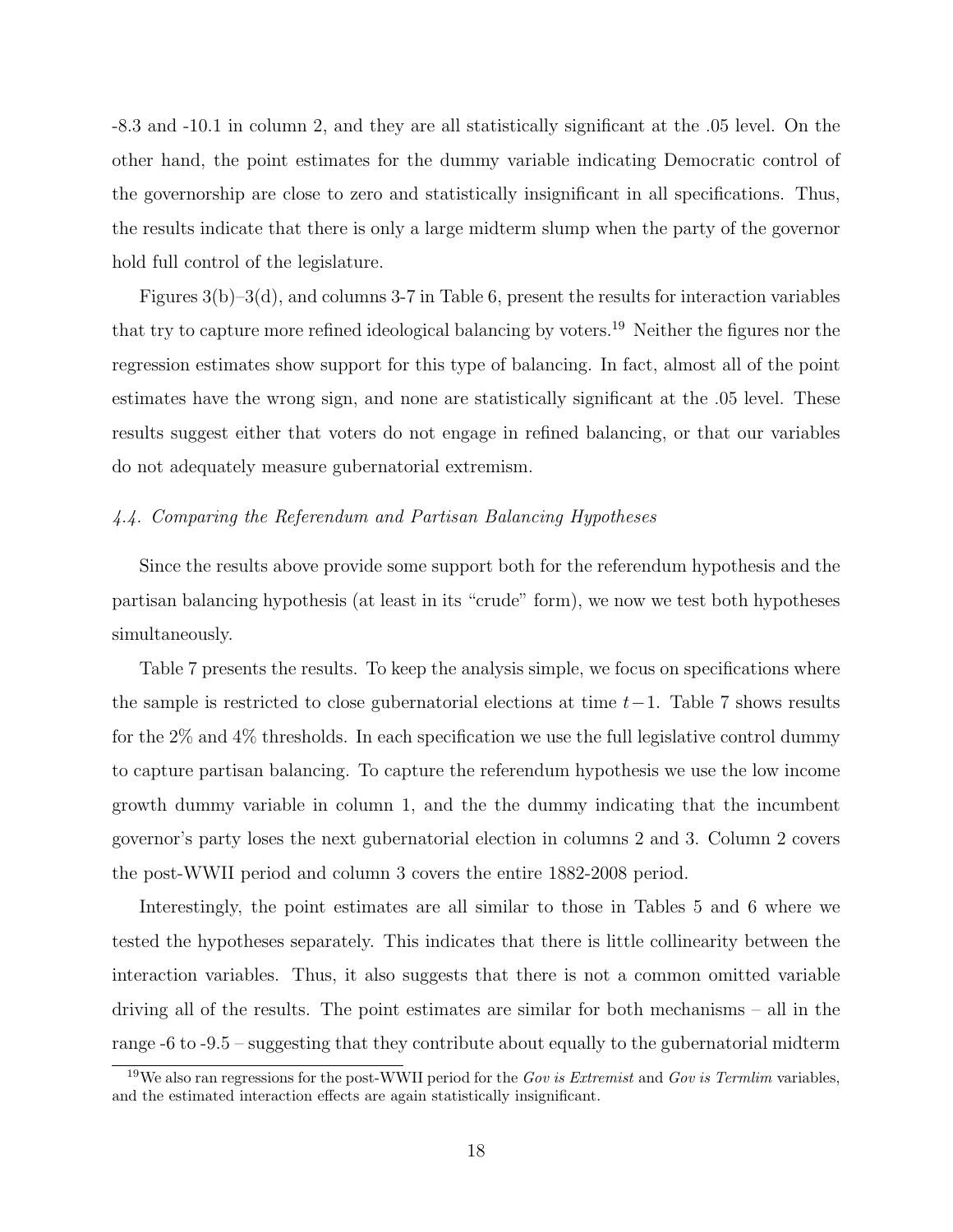slump.

# 5. Conclusion

In this paper, we show that winning control of the governor's office in a state leads to a midterm seat loss in the next state legislative election of 3.5 percentage points on average, and perhaps 5.0 points in non-presidential midterm years. Our identification strategy allows us to rule out that this is caused by any factors other than the party of the governor, such as reversion to the mean or surge and decline.

The use of a regression discontinuity design puts the finding of a midterm slump for the party of the governor on a solid statistical footing. Moreover, the results from the RDD are not very different from the simple OLS estimates – and, in the post-WWII period they are essentially identical. This suggests that the OLS estimates do not suffer much in the way of omitted-variable bias. It also provides some indirect evidence that the midterm slump at the federal level might also reflect a direct effect of the party of the president.

Although the RDD strategy allows us to rule out the hypothesis that reversion to the mean is the only force underlying the midterm slump, reversion to the mean might still be part of the story. In fact, the downward slope evident in Figure 1(a) suggests some reversion to the mean. A more careful analysis of the data, however, indicates that reversion to the mean is probably not a major factor driving gubernatorial midterm slumps. First, the downward slope in Figure  $1(a)$  is mainly in the tails – there is little evidence of a slope in the -5% to 5% range of vote margins. Second, there is little evidence of a downward slope in Figure 1(b) for non-presidential elections, and the slope is small in Figure 1(d) for the post-WWII period. Third, there is little evidence of downward slopes in the subsets of cases where the midterm slump is most evident: in FIgures  $2(a)-2(d)$  for the cases where performance was poor, and in Figures  $3(a)-3(b)$  for the cases where the governor's party had full control of the legislature. This might be expected, since there would seem to be much less scope for "surge and decline" in state elections than in national elections.

In the analyses of possible mechanisms we find evidence suggesting that the gubernatorial midterm slump can be attributed in about equal parts to the hypothesis that the midterm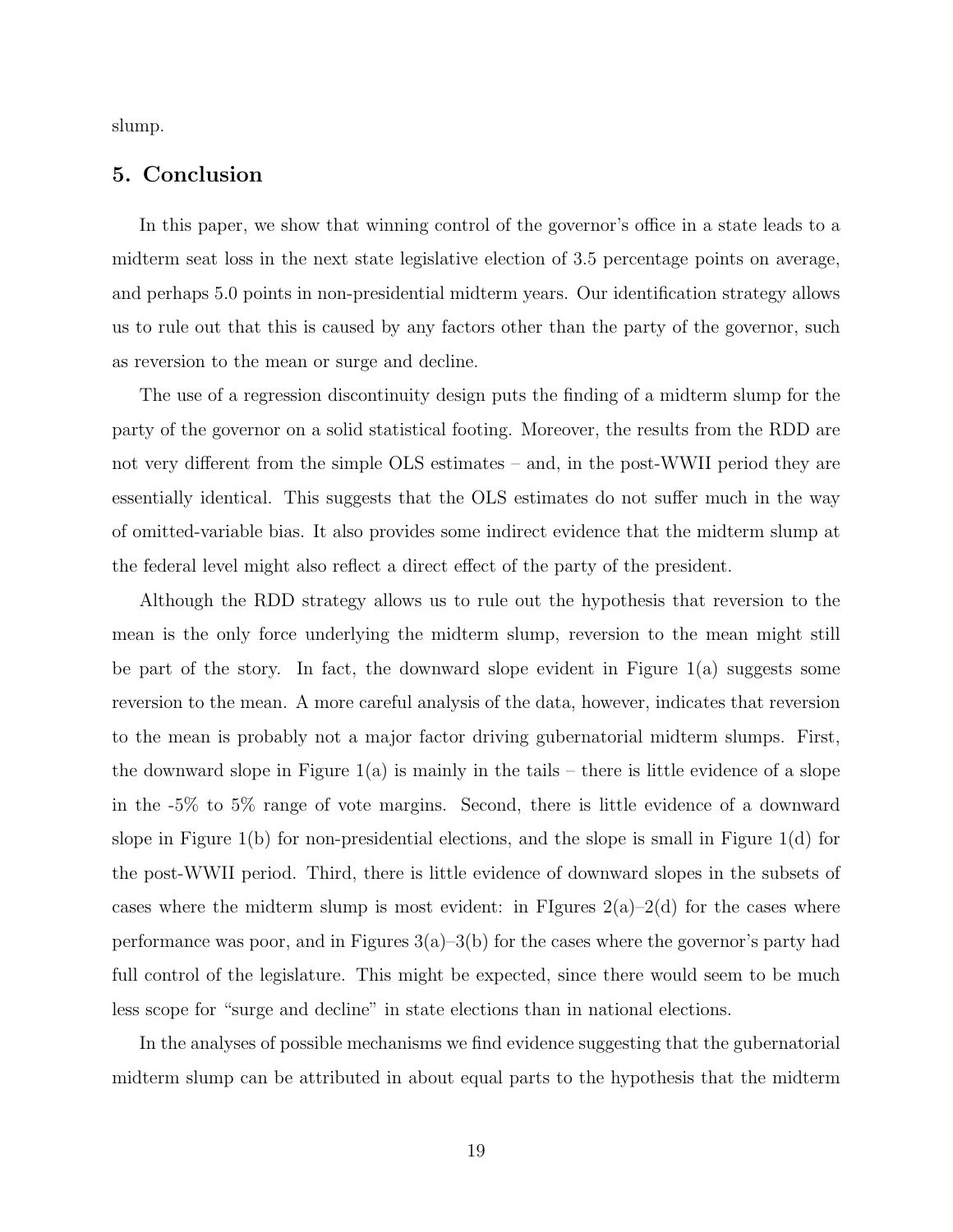election is a referendum on the performance of the governor, and they hypothesis that voters use the midterm election for partisan balancing between the executive and the legislature. Of course, the analysis of mechanisms must be viewed as tentative due to the usual problems that plague most observational studies – in particular, the danger that the estimates suffer from omitted variable bias or endogenous variable bias. The patterns in the data are so striking, however, that they would appear to point to promising directions for future research.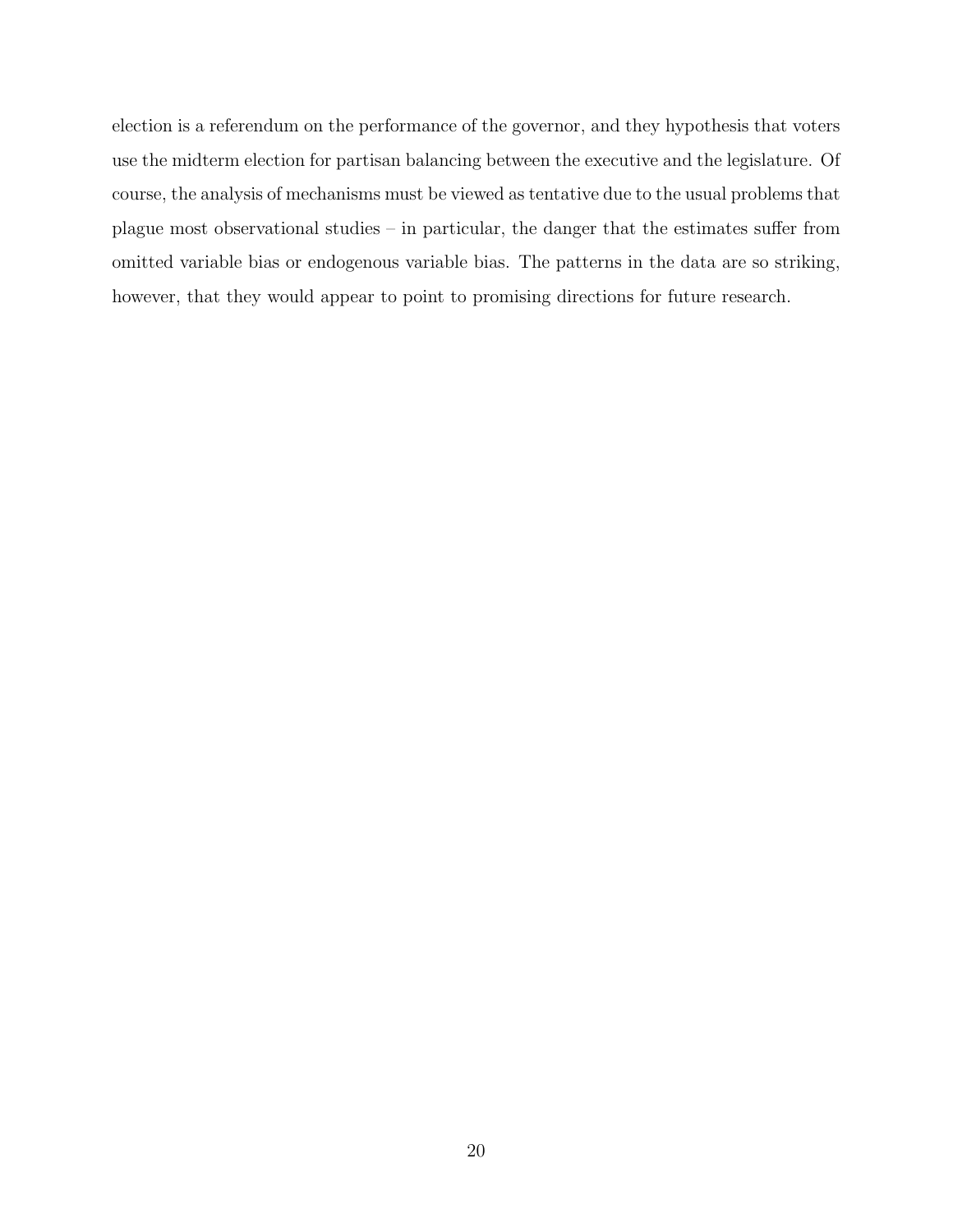## References

- Alesina, Alberto, John Londregan, and Howard Rosenthal. 1993. "A Model of the Political Economy of the United States." American Political Science Review 87 (1): 12-33.
- Alesina, Alberto, and Howard Rosenthal. 1989. "Partisan Cycles in Congressional Elections and the Macroeconomy." American Political Science Review 83 (2): 373-398.
- Alesina, Alberto, and Howard Rosenthal. 1995. Partisan Politics, Divided Government, and the Economy. New York: Cambridge University Press.
- Alesina, Alberto, and Howard Rosenthal. 1996. "A Theory of Divided Government." Econometrica 64 (6): 1311-134.
- Bafumi, Joseph, Robert S. Erikson, and Christopher Wezien. 2010. "Balancing, Generic Polls, and Midterm Congressional Elections." Journal of Politics 72 (3): 705-719.
- Born, Richard. 1986. "Strategic Politicians and Unresponsive Voters." American Political Science Review 80 (2): 599612.
- Born, Richard. 1990. "Surge and Decline, Negative Voting, and the Midterm Loss Phenomenon: A Simultaneous Choice Analysis." American Journal of Political Science 34 (3):615-645.
- Campbell, James E. 1985. "Explaining Presidential Losses in Midterm Congressional Elections." Journal of Politics 47 (4): 1140-1157.
- Campbell, James E. 1986. "Presidential Coattails and Midterm Losses in State Legislative Elections." American Political Science Review 80 (1): 45-63.
- Campbell, James E. 1987. "The Revised Theory of Surge and Decline." American Journal of Political Science 3 (4): 965979.
- Campbell, James E. 1991. "The Presidential Surge and its Midterm Decline in Congressional Elections, 18681988." Journal of Politics 53 (2): 477-487.
- Campbell, James E. 1997. "The Presidential Poles and the 1994 Midterm Congressional Election." Journal of Politics 59 (3): 830857.
- Campbell, Angus. 1966. "Surge and Decline: A Study of Electoral Change." In Elections and the Political Order, edited by A. Campbell, P.E. Converse, W.E. Miller, and D.E. Stokes. New York: Wiley.
- Dubin, Michael J. 2007. Party Affiliations in the State Legislatures: A Year by Year Summary, 1796-2006. Jefferson, NC: McFarland and Company, Inc.
- Ebeid, Michael, and Jonathan Rodden. 2006. "Economic Geography and Economic Voting: Evidence from the U.S. States." British Journal of Political Science 36 (3): 527-547.
- Erikson, Robert S. 1988. "The Puzzle of Midterm Loss." Journal of Politics 50 (4): 1011-1029.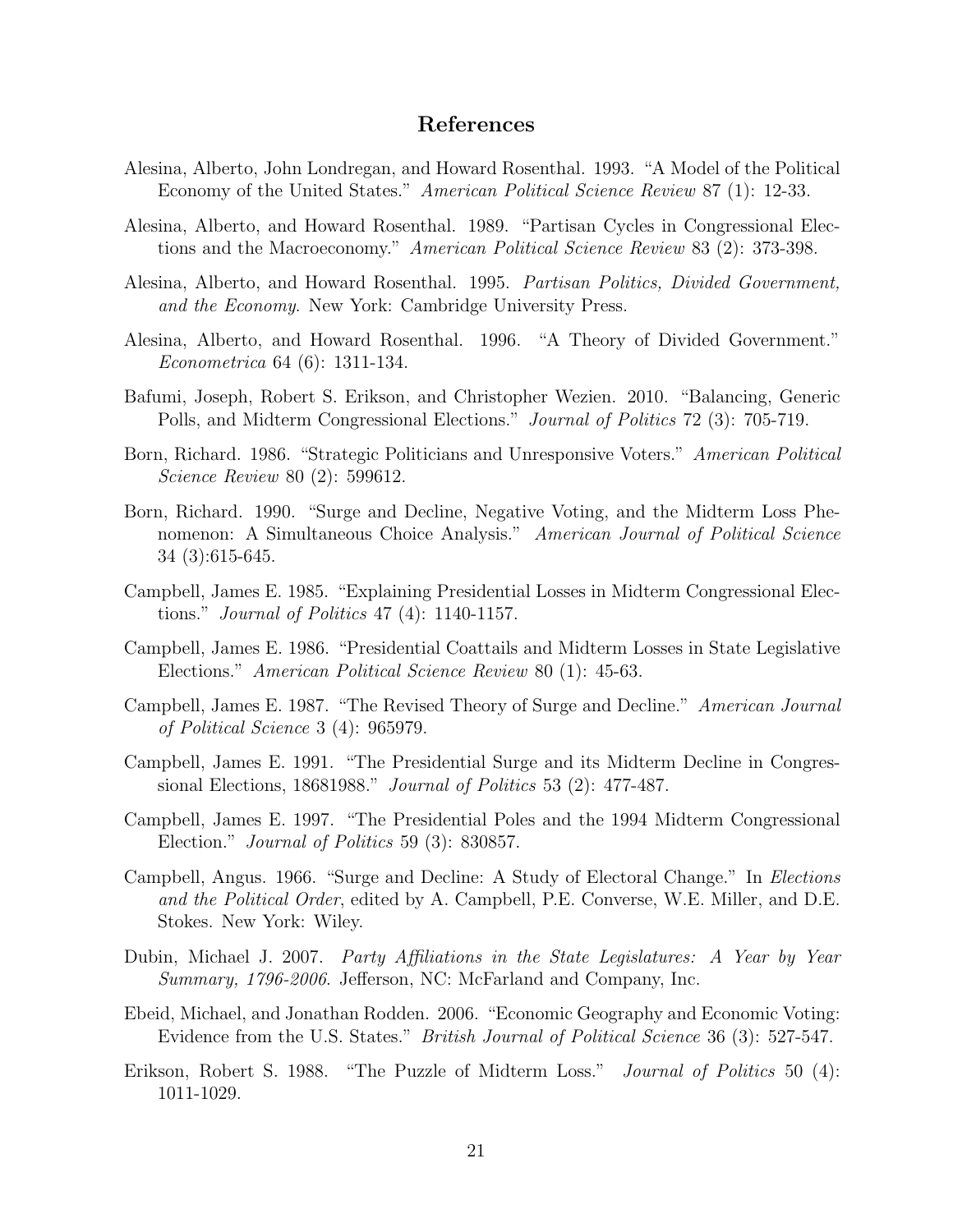- Erikson, Robert S. 2010. "Explaining Midterm Loss: The Tandem Effects of Withdrwan Coattails and Balancing." Journal of Politics 50 (4): 1011-1029.
- Ferreira, Fernando, and Joseph Gyorko. "Do Political Parties Matter? Evidence from U.S. Cities." Quarterly Journal of Economics 124 (1): 399-422.
- Hinckley, Barbara. 1967. "Interpreting House Midterm Elections: Toward a Measurement of the In-Party's 'Expected' Loss of Seats." American Political Science Review 61: 691-700.
- Kernell, Samuel. 1977. "Presidential Popularity and Negative Voting: An Alternative Explanation of the Midterm Congressional Decline of the President's Party." Unpublished manuscript. Columbia University..
- Kiewiet, D. Roderick, and Douglas Rivers. 1985. "A Retrospective on Retrospective Voting." In Economic Conditions and Electoral Outcomes, edited by H. Eulau and M.S. Lewis-Beck. New York: Agathon Press.
- Lee, David, Moretti, E., and Butler, M. 2004. "Do Voters Affect or Elect Policies? Evidence from the U.S. House." Quarterly Journal of Economics 119 (3): 807-859.
- Levitt, Steven D. 1994. "An Empirical Test of Competing Explanations for the Midterm Gap in the U.S. House." *Economics and Politics* 6 (1): 2537.
- List, John A., and Daniel M. Sturm, 2006. "How Elections Matter: Theory and Evidence from Environmental Policy." Quarterly Journal of Economics 121 (4): 1249-1281.
- Mebane, Walter. 2000. "Coordination, Moderation, and Institutional Balancing in American Presidential and House Elections." American Political Science Review 94 (1): 37-57.
- Oppenheimer, Bruce I., James A. Stimson, and Richard W. Waterman. 1986. "Interpreting U.S. Congressional Elections: The Exposure Thesis." Legislative Studies Quarterly 11 (2): 227-247.
- Patty, John W. 2006. "Loss Aversion, Presidential Responsibility, and Midterm Congressional Elections." Electoral Studies 25 (2): 227-247.
- Poole, Keith, and Howard Rosenthal. 2007. *Ideology and Congress*. New Brunswick NJ: Transaction Publishers.
- Scheve, Kenneth, and Michael. Tomz. 1999. "Electoral Surprise and the Midterm Loss in US Congressional Elections." British Journal of Political Science 29(3): 507521.
- Tufte, Edward. 1975. "Determinants of Outcomes of Midterm Congressional Elections." American Political Science Review 69 (3): 812-826.
- Wolfers, Justin. 2007. "Are Voters Rational? Evidence from Gubernatorial Elections." Unpublished manuscript, University of Pennsylvania.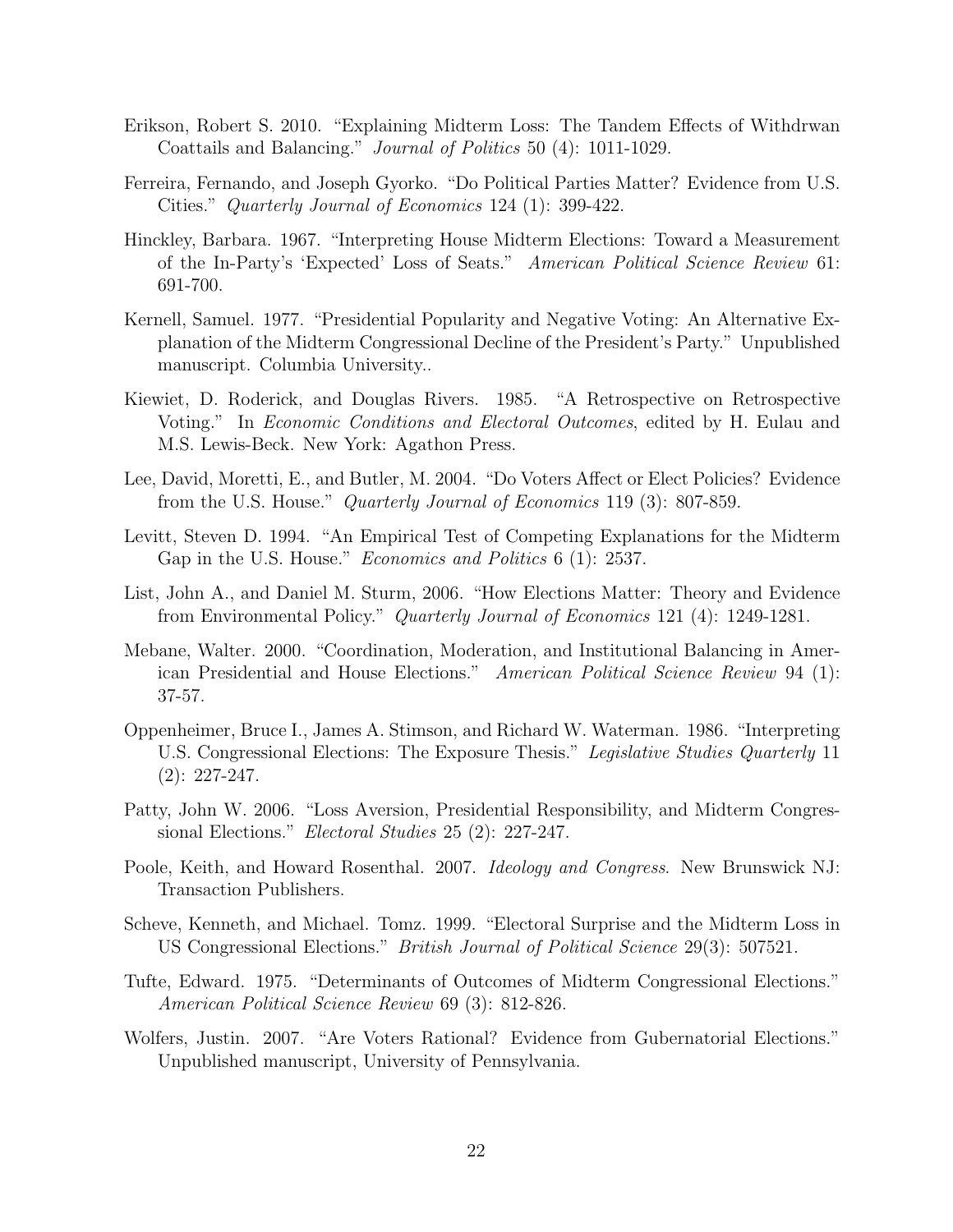# Appendix: Variable Definitions

As above, i indexes states and t indexes election years.

- Let  $I_{it}$  be the change in per-capita income over the 2 years up to and including year  $t$  – e.g., for midterm elections in 2008 it is the change between 2006 and 2008. Let  $\overline{I}_t$ be the median of  $I_{1t},..., I_{nt}$  across all states. Then  $-Income \ Growth = -(I_{it}-\overline{I}_{t}).$
- Low Inc Growth  $= 1$  if  $I_{it} < \overline{I}_{t}$ .
- Let  $A_{it}$  be the governor's approval rating, averaged across polls if there are multiple polls in the year; and let  $\overline{A}_t$  be the mean of  $I_{1t},...,I_{nt}$  across all states. Then Low Gov Approval = 1 if  $A_{it} < \overline{A}_{t}$ . (Note, we use mean rather than median because the distribution of  $A_{it}$  is somewhat skewed.)
- Gov Party Loses Next  $= 1$  if the governor's party loses the next gubernatorial election – e.g., for midterm elections in 2006 it is 1 if the party that controls the governorship in 2006 loses the gubernatorial election in 2008.
- Full Leg Control  $= 1$  if the governor's party controls a majority of the seats in both chambers of the state legislature in the year of the midterm election.
- Let  $N_{it}$  be the DW-Nominate score of U.S. representative or senator j in year t; recall that scores are oriented so that in each year the average score among Republicans is higher than the average among Democrats. Let  $N_t^D$  be the average score among Democrats, and let  $N_t^R$  be the average score among Democrats. Then *Party Gap* =  $N_t^R - N_t^D$ . (Note, using the medians rather than means produces essentially the same results.)
- First, do the following separately for the U.S. House and Senate: Let  $N_{it}$  be the median DW-Nominate score of all representatives (senators) serving in state i between year t–6 and t+6. This gives a measure of the state "central tendency." Let  $E_{jt} = N_{jt} - N_{it}$ if representative (senator) j is a Republican and from state i, and let  $E_{jt} = N_{it} - N_{jt}$  if representative (senator) j is a Democrat and from state i. Next, let  $E_j$  be the mean of  $E_{it}$  over all t for which j served either as a representative or a senator. Thus, higher values of  $E_j$  mean "more extreme" legislators relative to the typical members from their state, in the direction of the usual bias exhibited by members of their party. Finally, let  $\overline{E}$  be the mean of the  $\overline{E}_j$ 's across all governors who served in congress. Then Gov is Extremist = 1 if  $\overline{E}_i > \overline{E}$ .
- Gov is Termlim  $= 1$  if the governor at the time of the midterm cannot run for reelection due to term limits.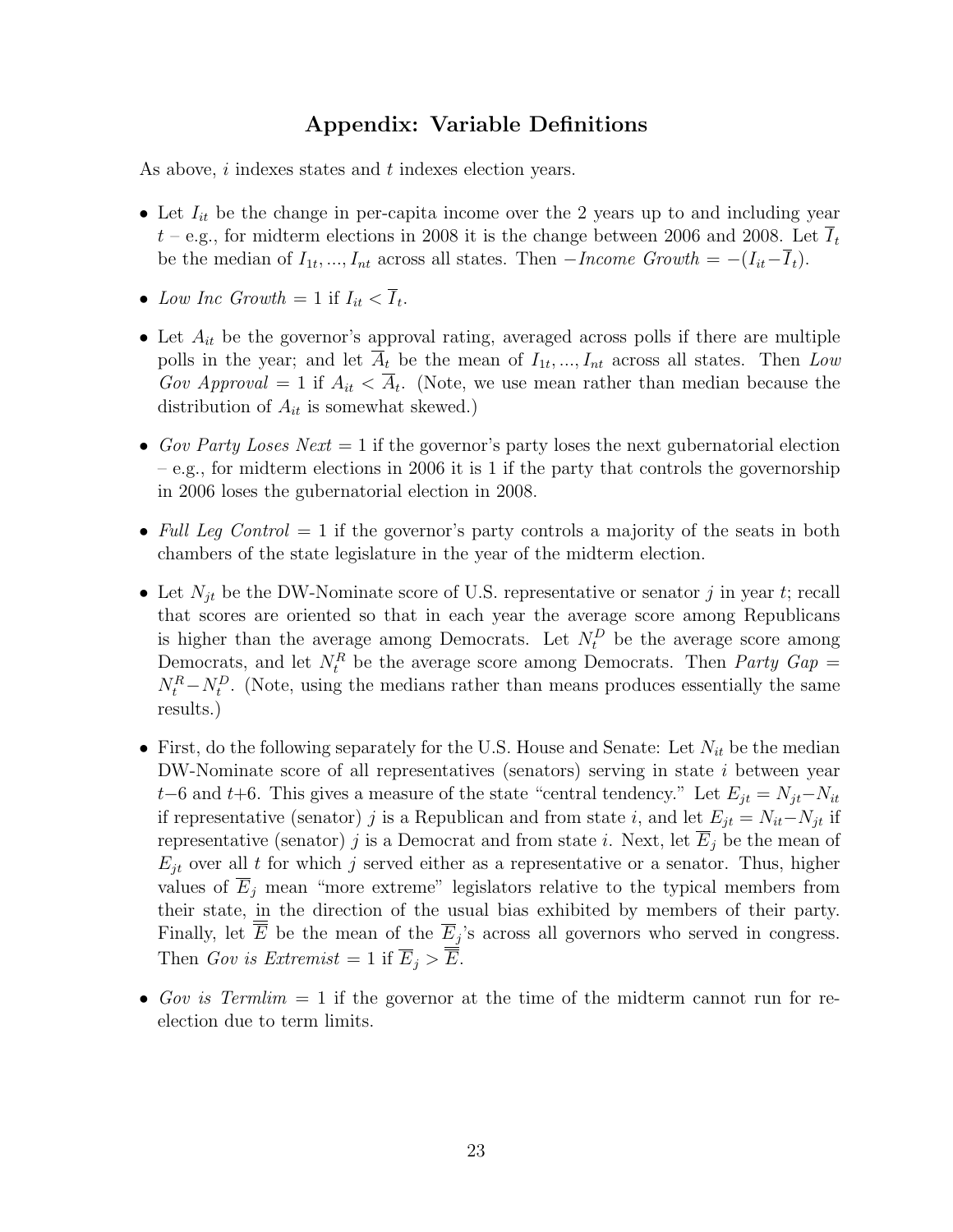| Table 1: Midterm Seat Loss of Governor's Party<br>Lower House of State Legislature |                                |                                |                                |                                |                                |  |
|------------------------------------------------------------------------------------|--------------------------------|--------------------------------|--------------------------------|--------------------------------|--------------------------------|--|
| Specification                                                                      | 1882-2008                      | 1882-2008                      | 1882-2008                      | 1882-1945                      | 1946-2008                      |  |
|                                                                                    | All Elections                  | Non-Pres                       | Pres Year                      | All Elect                      | All Elect                      |  |
| <b>OLS</b>                                                                         | $-4.795$                       | $-7.308$                       | $-2.410$                       | $-7.477$                       | $-3.308$                       |  |
|                                                                                    | (0.775)                        | (1.262)                        | (0.935)                        | (1.735)                        | (0.710)                        |  |
|                                                                                    | $[873]$                        | $[425]$                        | $[448]$                        | $[314]$                        | $[559]$                        |  |
| RDD, 3rd-Order<br>Polynomial                                                       | $-3.864$<br>(1.347)<br>$[873]$ | $-6.518$<br>(2.057)<br>$[425]$ | $-0.327$<br>(1.750)<br>$[448]$ | $-3.635$<br>(2.848)<br>$[314]$ | $-3.464$<br>(1.298)<br>$[559]$ |  |
| RDD, 4th-Order<br>Polynomial                                                       | $-3.751$<br>(1.394)<br>$[873]$ | $-5.639$<br>(2.164)<br>$[425]$ | $-0.629$<br>(1.766)<br>$[448]$ | $-3.333$<br>(2.998)<br>$[314]$ | $-3.634$<br>(1.322)<br>$[559]$ |  |
| RDD, 5% Margin                                                                     | $-3.482$                       | $-5.566$                       | $-1.268$                       | $-4.444$                       | $-3.287$                       |  |
|                                                                                    | (1.142)                        | (1.709)                        | (1.487)                        | (2.354)                        | (1.034)                        |  |
|                                                                                    | $[433]$                        | $[221]$                        | $[212]$                        | $[177]$                        | $[256]$                        |  |
| RDD, 4% Margin                                                                     | $-3.805$                       | $-5.775$                       | $-1.549$                       | $-4.454$                       | $-3.886$                       |  |
|                                                                                    | (1.276)                        | (1.831)                        | (1.744)                        | (2.529)                        | (1.164)                        |  |
|                                                                                    | $[365]$                        | $[192]$                        | $[173]$                        | $[158]$                        | $[207]$                        |  |
| RDD, 3% Margin                                                                     | $-3.335$                       | $-5.611$                       | $-0.259$                       | $-4.343$                       | $-3.158$                       |  |
|                                                                                    | (1.474)                        | (1.995)                        | (2.144)                        | (2.836)                        | (1.357)                        |  |
|                                                                                    | [288]                          | [161]                          | [127]                          | [130]                          | [158]                          |  |
| RDD, 2% Margin                                                                     | $-3.440$                       | $-4.493$                       | $-1.664$                       | $-3.660$                       | $-4.208$                       |  |
|                                                                                    | (1.765)                        | (2.320)                        | (2.702)                        | (3.396)                        | (1.610)                        |  |
|                                                                                    | $[200]$                        | $[111]$                        | [89]                           | $\lceil 91 \rceil$             | $[109]$                        |  |
| RDD, 1% Margin                                                                     | $-2.953$                       | $-4.700$                       | $-0.145$                       | $-0.061$                       | $-5.465$                       |  |
|                                                                                    | (2.581)                        | (2.961)                        | (4.371)                        | (5.325)                        | (2.310)                        |  |
|                                                                                    | [98]                           | $\lceil 53 \rceil$             | $\lceil 45 \rceil$             | $\lceil 42 \rceil$             | [56]                           |  |

Cell entries are the estimated coefficients on the Democratic Governor dummy variable. The dependent variable is Democratic Midterm Seat Change. Standard errors in parentheses. Sample sizes in brackets.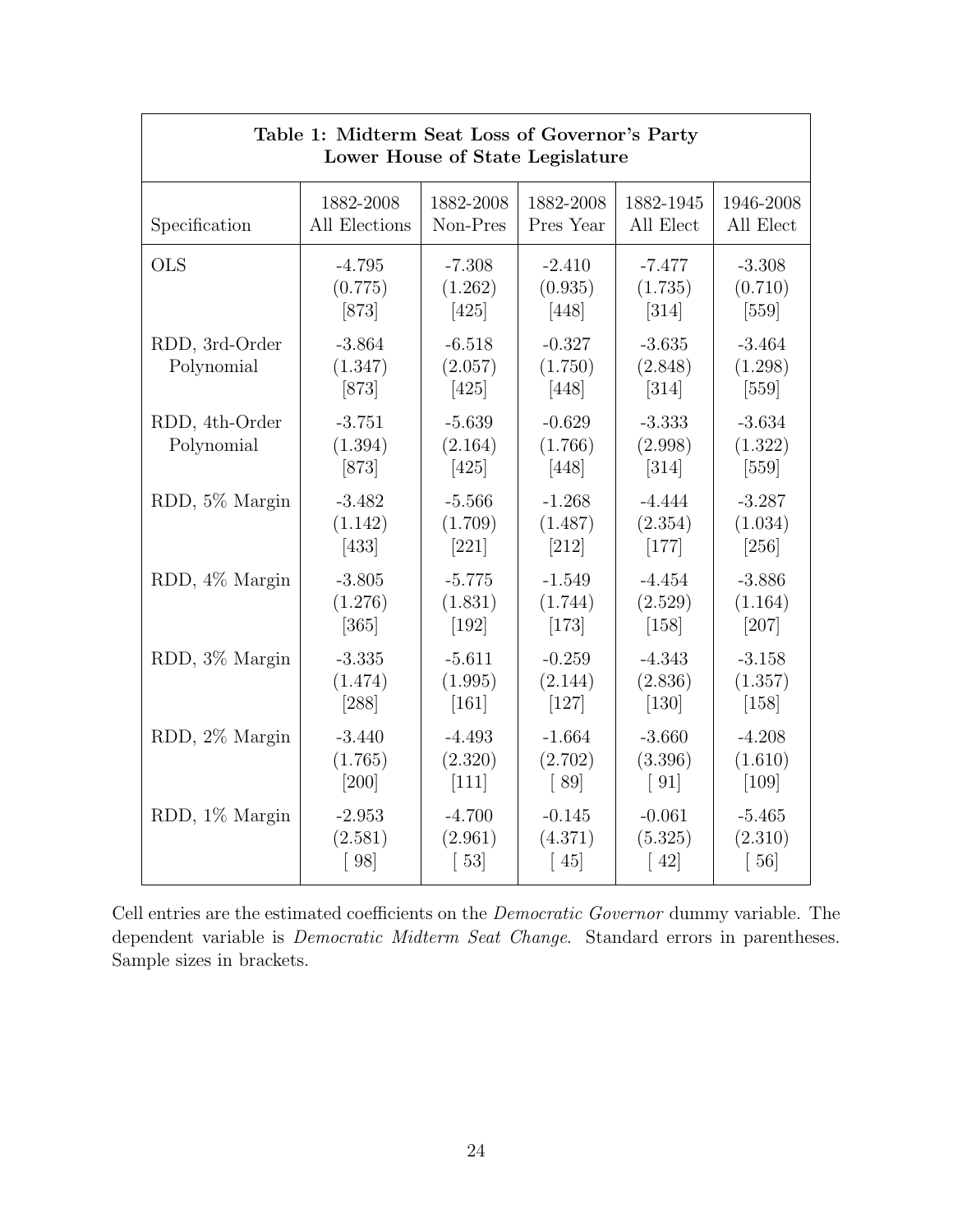| Table 2: Robustness Checks                             |                    |                                |                                |                                |                             |  |  |  |
|--------------------------------------------------------|--------------------|--------------------------------|--------------------------------|--------------------------------|-----------------------------|--|--|--|
|                                                        |                    | Additional Controls            | Placebo                        |                                |                             |  |  |  |
| Specification                                          | Drop Natl          | Lagged                         | Dem Pres                       | Both                           | $DV = Prev$                 |  |  |  |
|                                                        | Seat Swing         | Seat Share                     | Dummy                          | Controls                       | Seat Change                 |  |  |  |
| 1882-2008                                              |                    |                                |                                |                                |                             |  |  |  |
| 3rd-Order Polynomial                                   | $-5.998$           | $-3.229$                       | $-3.832$                       | $-3.226$                       | $-0.379$                    |  |  |  |
|                                                        | (1.503)            | (1.301)                        | (1.348)                        | (1.303)                        | (1.412)                     |  |  |  |
|                                                        | $[873]$            | $[873]$                        | $[873]$                        | $[873]$                        | [841]                       |  |  |  |
| 4th-Order Polynomial                                   | $-5.812$           | $-3.205$                       | $-3.720$                       | $-3.201$                       | $-0.352$                    |  |  |  |
|                                                        | (1.557)            | (1.347)                        | (1.395)                        | (1.348)                        | (1.452)                     |  |  |  |
|                                                        | $[873]$            | $[873]$                        | $[873]$                        | $[873]$                        | [841]                       |  |  |  |
| $4\%$ Margin                                           | $-5.684$           | $-2.638$                       | $-3.745$                       | $-2.666$                       | 0.131                       |  |  |  |
|                                                        | (1.429)            | (1.237)                        | (1.284)                        | (1.243)                        | (1.427)                     |  |  |  |
|                                                        | $\left[365\right]$ | $[365]$                        | $\left[365\right]$             | $[365]$                        | [357]                       |  |  |  |
| $2\%$ Margin                                           | $-5.579$           | $-2.787$                       | $-3.422$                       | $-2.846$                       | $-1.473$                    |  |  |  |
|                                                        | (2.033)            | (1.684)                        | (1.775)                        | (1.691)                        | (2.247)                     |  |  |  |
|                                                        | $[200]$            | [200]                          | $[200]$                        | $[200]$                        | $[194]$                     |  |  |  |
|                                                        |                    | 1946-2008                      |                                |                                |                             |  |  |  |
| 3rd-Order Polynomial                                   | $-4.376$           | $-3.296$                       | $-3.420$                       | $-3.265$                       | 1.811                       |  |  |  |
|                                                        | (1.562)            | (1.272)                        | (1.274)                        | (1.251)                        | (1.384)                     |  |  |  |
|                                                        | $[559]$            | $[559]$                        | $[559]$                        | $[559]$                        | $[527]$                     |  |  |  |
| 4th-Order Polynomial<br>$-4.299$<br>(1.591)<br>$[559]$ |                    | $-3.524$<br>(1.294)<br>$[559]$ | $-3.601$<br>(1.297)<br>$[559]$ | $-3.500$<br>(1.272)<br>$[559]$ | 1.668<br>(1.401)<br>$[527]$ |  |  |  |
| $4\%$ Margin                                           | $-4.177$           | $-3.688$                       | $-3.684$                       | $\textbf{-3.524}$              | 2.123                       |  |  |  |
|                                                        | (1.479)            | (1.132)                        | (1.135)                        | (1.109)                        | (1.330)                     |  |  |  |
|                                                        | $[207]$            | $[207]$                        | $[207]$                        | $[207]$                        | $[198]$                     |  |  |  |
| $2\%$ Margin                                           | $-4.467$           | $-3.957$                       | $-4.108$                       | $-3.893$                       | $-0.113$                    |  |  |  |
|                                                        | (2.134)            | (1.569)                        | (1.597)                        | (1.563)                        | (2.129)                     |  |  |  |
|                                                        | $[109]$            | $[109]$                        | $[109]$                        | $[109]$                        | $[100]$                     |  |  |  |

Cell entries are the estimated coefficients on the Democratic Governor dummy variable. In columns 1-4 the dependent variable is Democratic Midterm Seat Change. Standard errors in parentheses. Sample sizes in brackets.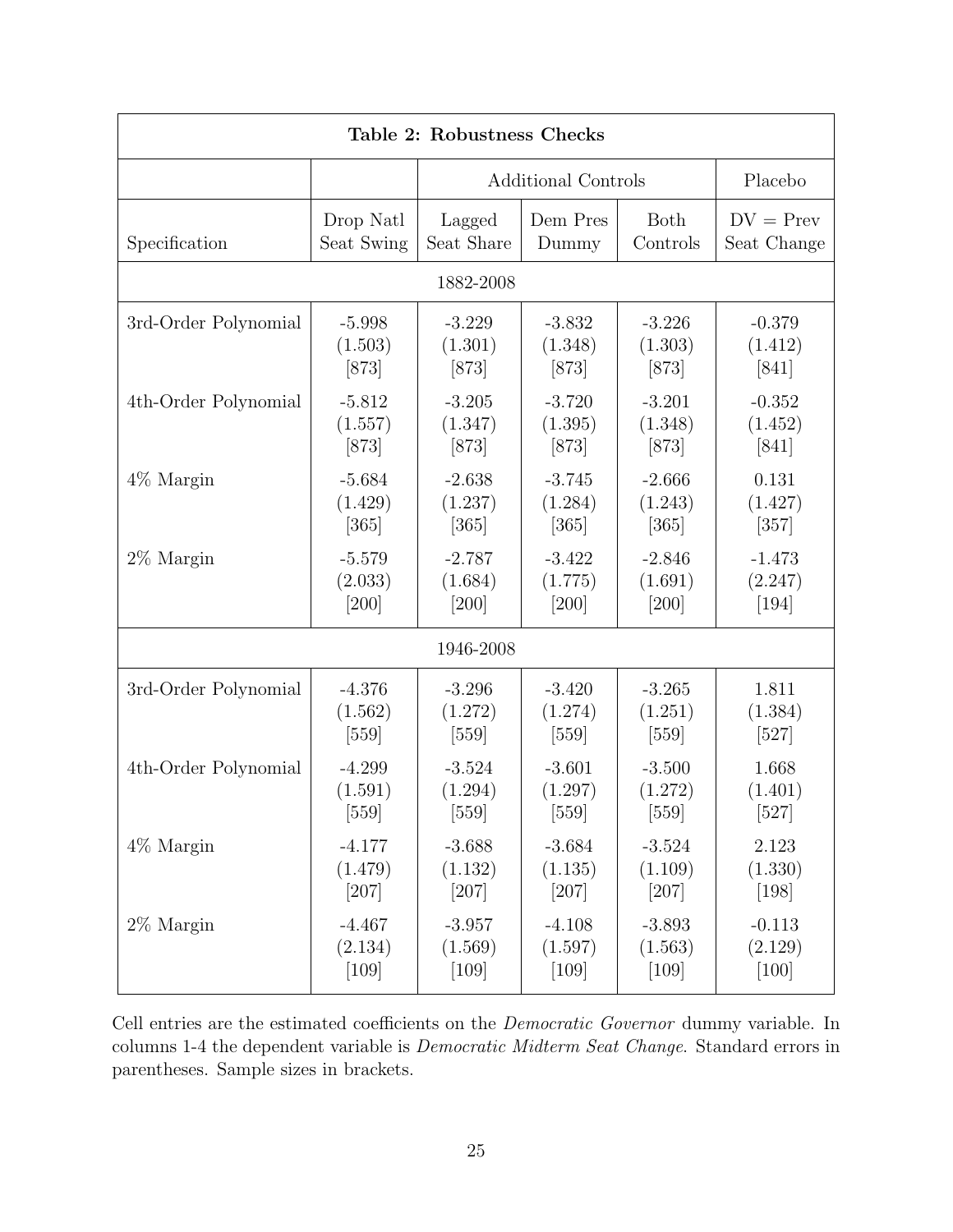| <b>Upper House of State Legislature</b> |                                |                                          |  |  |  |  |
|-----------------------------------------|--------------------------------|------------------------------------------|--|--|--|--|
| Specification                           | 1882-2008<br>All Elections     | 1946-2008<br>All Elections               |  |  |  |  |
| <b>OLS</b>                              | $-1.085$<br>(0.701)<br>$[773]$ | $-2.422$<br>(0.752)<br>$[488]$           |  |  |  |  |
| RDD, 3rd-Order Polynomial               | $-2.395$<br>(1.226)<br>$[773]$ | $-3.971$<br>(1.382)<br>$[488]$           |  |  |  |  |
| RDD, 4th-Order Polynomial               | $-2.747$<br>(1.266)<br>$[773]$ | $-4.387$<br>(1.407)<br>$[488]$           |  |  |  |  |
| RDD, 5% Margin                          | $-1.491$<br>(1.085)<br>$[381]$ | $-3.665$<br>(1.271)<br>$[220]$           |  |  |  |  |
| RDD, 4% Margin                          | $-1.797$<br>(1.187)<br>$[321]$ | $-4.732$<br>(1.464)<br>$[178]$           |  |  |  |  |
| RDD, 3% Margin                          | $-2.405$<br>(1.310)<br>[251]   | $-5.320$<br>(1.716)<br>$[136]$           |  |  |  |  |
| RDD, 2% Margin                          | $-2.590$<br>(1.665)<br>$[176]$ | $-6.409$<br>(2.275)<br>$\left[94\right]$ |  |  |  |  |
| RDD, 1% Margin                          | $-2.787$<br>(2.666)<br>[83]    | $-7.319$<br>(3.849)<br>[48]              |  |  |  |  |

# Table 3: Midterm Seat Loss of Governor's Party

- 1

Cell entries are the estimated coefficients on the Democratic Governor dummy variable. The dependent variable is Democratic Midterm Seat Change. Standard errors in parentheses. Sample sizes in brackets.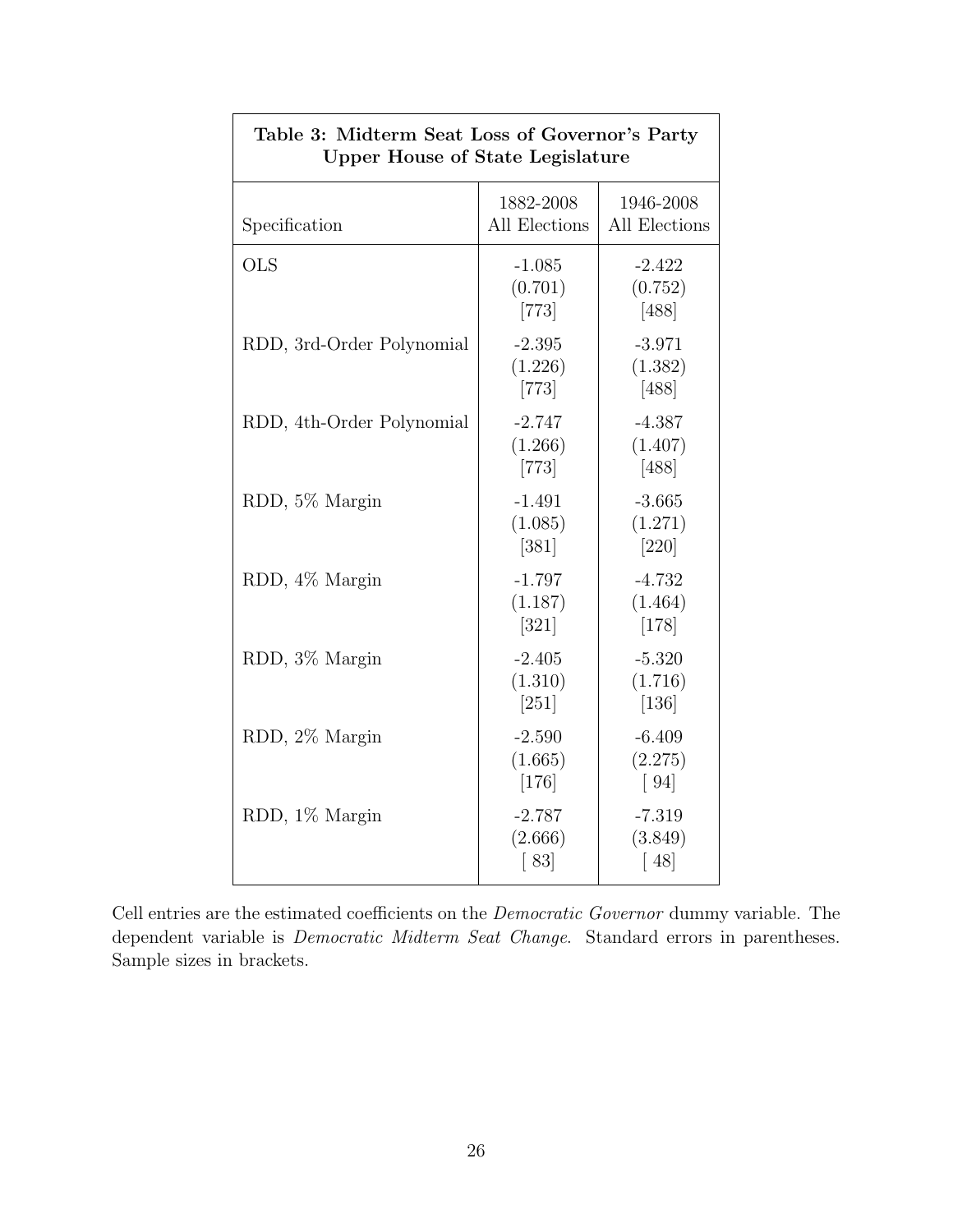| Table 4: Midterm Congressional Seat Loss<br>of President's Party 1898-2006 |                                            |                                           |  |  |  |  |
|----------------------------------------------------------------------------|--------------------------------------------|-------------------------------------------|--|--|--|--|
|                                                                            | $DV = Cong$<br>Seat Change                 | Placebo:<br>$DV = Prev$<br>Seat Change    |  |  |  |  |
| <b>OLS</b>                                                                 | $-13.676$<br>(2.337)<br>$\lceil 27 \rceil$ | $-3.671$<br>(3.500)<br>$\lceil 27 \rceil$ |  |  |  |  |
| RDD, 3rd-Order Polynomial                                                  | $-6.006$<br>(4.603)<br>$\lceil 27 \rceil$  | 1.464<br>(7.519)<br>$\lceil 27 \rceil$    |  |  |  |  |
| RDD, 4th-Order Polynomial                                                  | $-8.839$<br>(4.790)<br>$\lceil 27 \rceil$  | 4.544<br>(7.978)<br>$\lceil 27 \rceil$    |  |  |  |  |
| RDD, 5% Margin                                                             | $-10.330$<br>(2.844)<br>$\lceil 14 \rceil$ | $-3.168$<br>(5.188)<br>$\lceil 14 \rceil$ |  |  |  |  |
| RDD, 4% Margin                                                             | $-9.864$<br>(2.430)<br>$\lceil 12 \rceil$  | $-0.291$<br>(5.644)<br>$\lceil 12 \rceil$ |  |  |  |  |
| RDD, 3% Margin                                                             | $-7.711$<br>(2.486)<br>$\lceil 8 \rceil$   | 2.682<br>(8.838)<br>$\lceil 7 \rceil$     |  |  |  |  |
| RDD, 2% Margin                                                             | $-5.783$<br>(2.927)<br>$\lceil 6 \rceil$   | 6.514<br>(9.067)<br>$\lceil 6 \rceil$     |  |  |  |  |

٦

Cell entries are the estimated coefficients on the Democratic President dummy variable. In column 1 the dependent variable is Democratic Midterm Congressional Seat Change. Standard errors in parentheses. Sample sizes in brackets.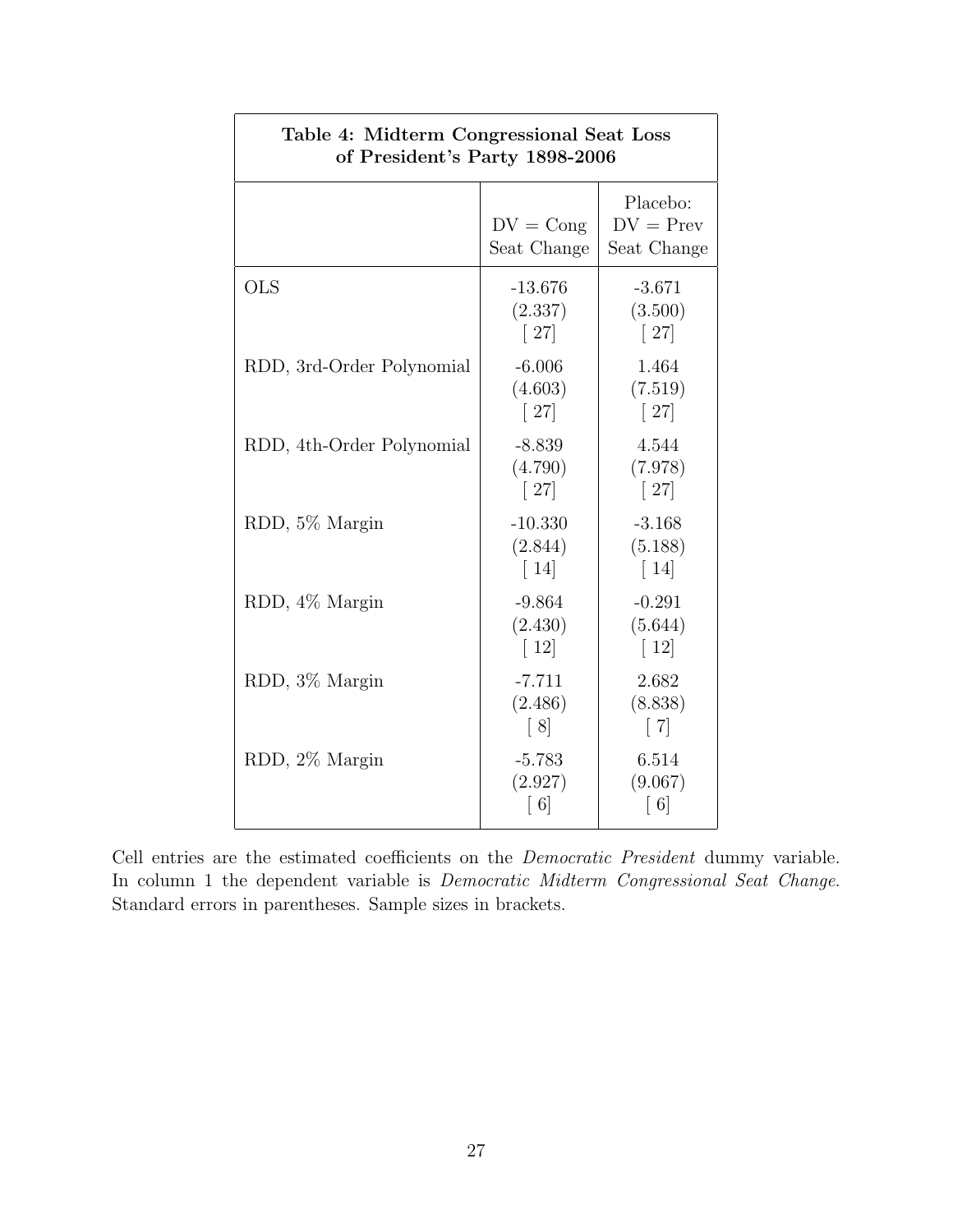| Table 5: Mechanisms I, Referendum on Performance |           |                      |                     |                     |                         |                         |
|--------------------------------------------------|-----------|----------------------|---------------------|---------------------|-------------------------|-------------------------|
| Specification                                    |           | Low Inc<br>Growth    | -Income<br>Growth   | Low Gov<br>Approval | Gov Party<br>Loses Next | Gov Party<br>Loses Next |
|                                                  |           | 1946-2008            | 1946-2008           | 1964-2008           | 1946-2008               | 1882-2008               |
| 3rd-Order<br>Polynomial                          | $\beta_1$ | $-1.640$<br>(1.896)  | $-4.167$<br>(1.362) | $-0.529$<br>(2.206) | $-0.523$<br>(1.735)     | $-1.647$<br>(1.795)     |
|                                                  | $\beta_3$ | $-4.598$<br>(2.714)  | $-0.827$<br>(0.368) | $-3.893$<br>(2.946) | $-8.951$<br>(2.795)     | $-5.345$<br>(2.915)     |
|                                                  |           | $[523]$              | $[523]$             | $[216]$             | $[517]$                 | [828]                   |
| 4th-Order<br>Polynomial                          | $\beta_1$ | $-1.675$<br>(1.933)  | $-4.182$<br>(1.380) | $-0.257$<br>(2.269) | $-0.726$<br>(1.784)     | $-1.250$<br>(1.883)     |
|                                                  | $\beta_3$ | $-4.683$<br>(2.780)  | $-0.932$<br>(0.388) | $-4.174$<br>(2.999) | $-8.560$<br>(2.851)     | $-5.805$<br>(2.995)     |
|                                                  |           | $[523]$              | $[523]$             | $[216]$             | $[517]$                 | $[828]$                 |
| $4\%$ Margin                                     | $\beta_1$ | $-1.270$<br>(1.649)  | $-4.336$<br>(1.178) | $-1.406$<br>(1.981) | $-1.180$<br>(1.543)     | $-1.553$<br>(1.689)     |
|                                                  | $\beta_3$ | $-6.165$<br>(2.350)  | $-0.673$<br>(0.297) | $-4.282$<br>(2.515) | $-8.546$<br>(2.424)     | $-5.769$<br>(2.675)     |
|                                                  |           | $[201]$              | $[201]$             | $\lceil 75 \rceil$  | $[198]$                 | $[355]$                 |
| $2\%$ Margin                                     | $\beta_1$ | 0.613<br>(2.283)     | $-4.607$<br>(1.579) | $-0.509$<br>(2.665) | $-0.760$<br>(2.161)     | 0.738<br>(2.466)        |
|                                                  | $\beta_3$ | $-10.061$<br>(3.143) | $-1.193$<br>(0.408) | $-5.663$<br>(3.446) | $-9.488$<br>(3.229)     | $-9.403$<br>(3.660)     |
|                                                  |           | $[107]$              | $[107]$             | $\left[38\right]$   | $[105]$                 | $[196]$                 |

First cell entries are the estimated coefficients on the Democratic Governor dummy variable. Second cell entries are the estimated coefficients on the *Democratic Governor* dummy variable, interacted with the variable of interest. Standard errors in parentheses. Sample sizes in brackets.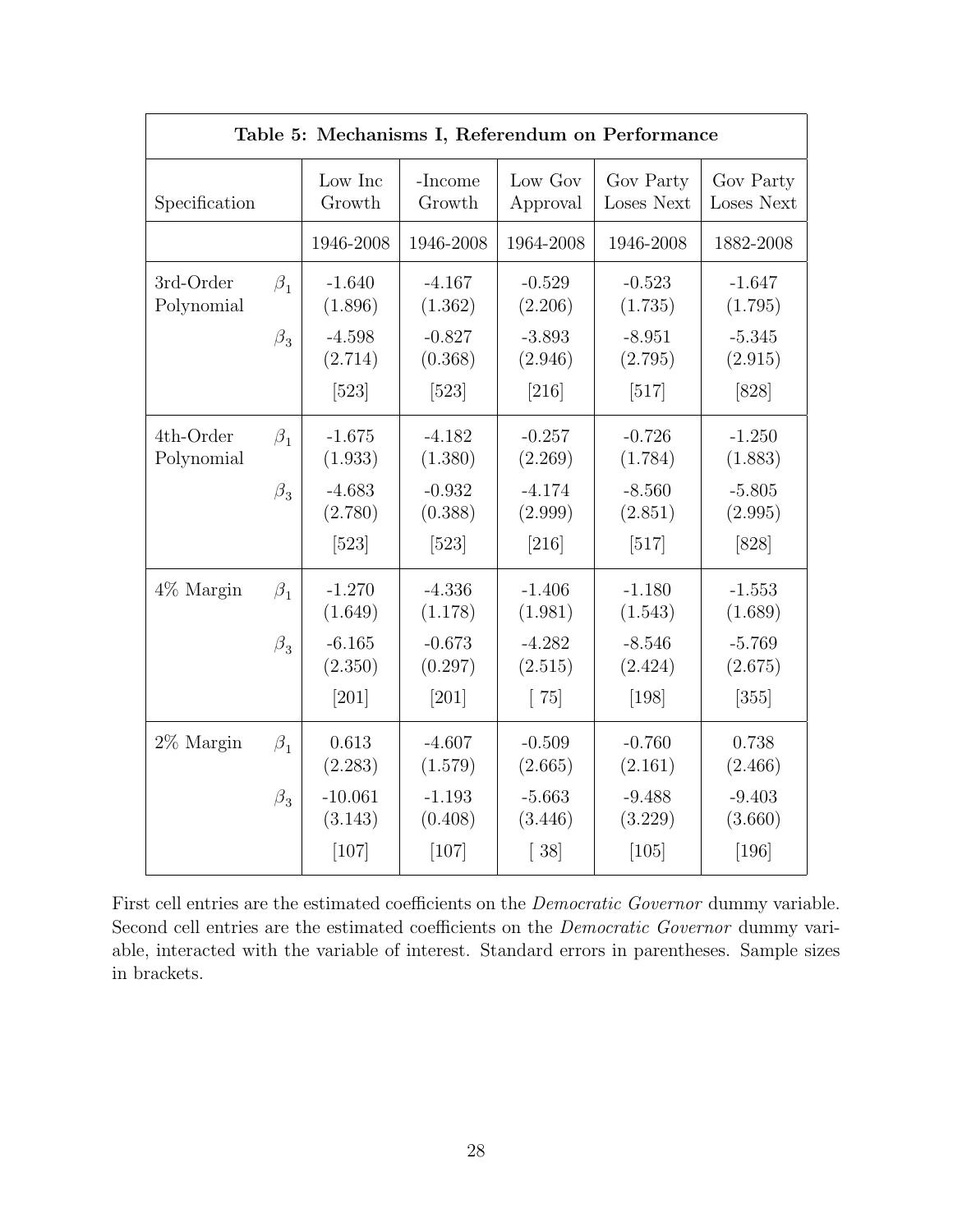| Table 6: Mechanisms II, Partisan or Ideological Balancing |           |                     |                      |                      |                      |                      |                     |
|-----------------------------------------------------------|-----------|---------------------|----------------------|----------------------|----------------------|----------------------|---------------------|
| Specification                                             |           | Full Leg<br>Control | Full Leg<br>Control  | Party<br>Gap         | Party<br>Gap         | Gov is<br>Extremist  | Gov is<br>Termlim   |
|                                                           |           | 1946-2008           | 1882-2008            | 1946-2008            | 1882-2008            | 1882-2008            | 1882-2008           |
| 3rd-Order<br>Polynomial                                   | $\beta_1$ | 0.300<br>(2.291)    | 1.818<br>(2.456)     | $-12.480$<br>(5.999) | $-15.252$<br>(6.821) | $-4.990$<br>(3.963)  | $-2.700$<br>(2.780) |
|                                                           | $\beta_3$ | $-7.640$<br>(3.069) | $-10.118$<br>(3.198) | 13.103<br>(9.163)    | 16.559<br>(9.819)    | 10.373<br>(6.014)    | 1.051<br>(4.552)    |
|                                                           |           | $[559]$             | $[873]$              | $[484]$              | $[710]$              | [200]                | $[245]$             |
| 4th-Order<br>Polynomial                                   | $\beta_1$ | 0.327<br>(2.298)    | 1.686<br>(2.462)     | $-10.146$<br>(6.488) | $-13.741$<br>(7.138) | $-5.840$<br>(4.756)  | $-2.813$<br>(2.792) |
|                                                           | $\beta_3$ | $-7.909$<br>(3.108) | $-9.749$<br>(3.251)  | 10.007<br>(9.718)    | 14.740<br>(10.147)   | 11.229<br>(6.561)    | 0.998<br>(4.564)    |
|                                                           |           | $[559]$             | $[873]$              | $[484]$              | $[710]$              | $[200]$              | [245]               |
| $4\%$ Margin                                              | $\beta_1$ | $-0.394$<br>(1.868) | 0.936<br>(2.088)     | $-11.752$<br>(5.382) | $-13.981$<br>(6.445) | $-6.603$<br>(3.913)  | $-2.748$<br>(2.819) |
|                                                           | $\beta_3$ | $-6.768$<br>(2.697) | $-8.275$<br>(2.890)  | 12.097<br>(8.197)    | 14.740<br>(9.226)    | 9.281<br>(5.501)     | $-1.770$<br>(5.221) |
|                                                           |           | $[207]$             | $[365]$              | $[189]$              | $[299]$              | [85]                 | $\lceil 62 \rceil$  |
| $2\%$ Margin                                              | $\beta_1$ | $-0.485$<br>(2.560) | 1.196<br>(2.725)     | $-9.345$<br>(7.491)  | $-12.268$<br>(8.911) | $-10.879$<br>(6.619) | $-2.233$<br>(3.690) |
|                                                           | $\beta_3$ | $-7.308$<br>(3.674) | $-8.879$<br>(3.965)  | 8.891<br>(11.625)    | 12.750<br>(12.902)   | 12.417<br>(9.117)    | $-2.986$<br>(6.880) |
|                                                           |           | $[109]$             | $[200]$              | $[100]$              | $[164]$              | $\lceil 42 \rceil$   | $\left[38\right]$   |

First cell entries are the estimated coefficients on the Democratic Governor dummy variable. Second cell entries are the estimated coefficients on the Democratic Governor dummy variable, interacted with the variable of interest. Standard errors in parentheses. Sample sizes in brackets.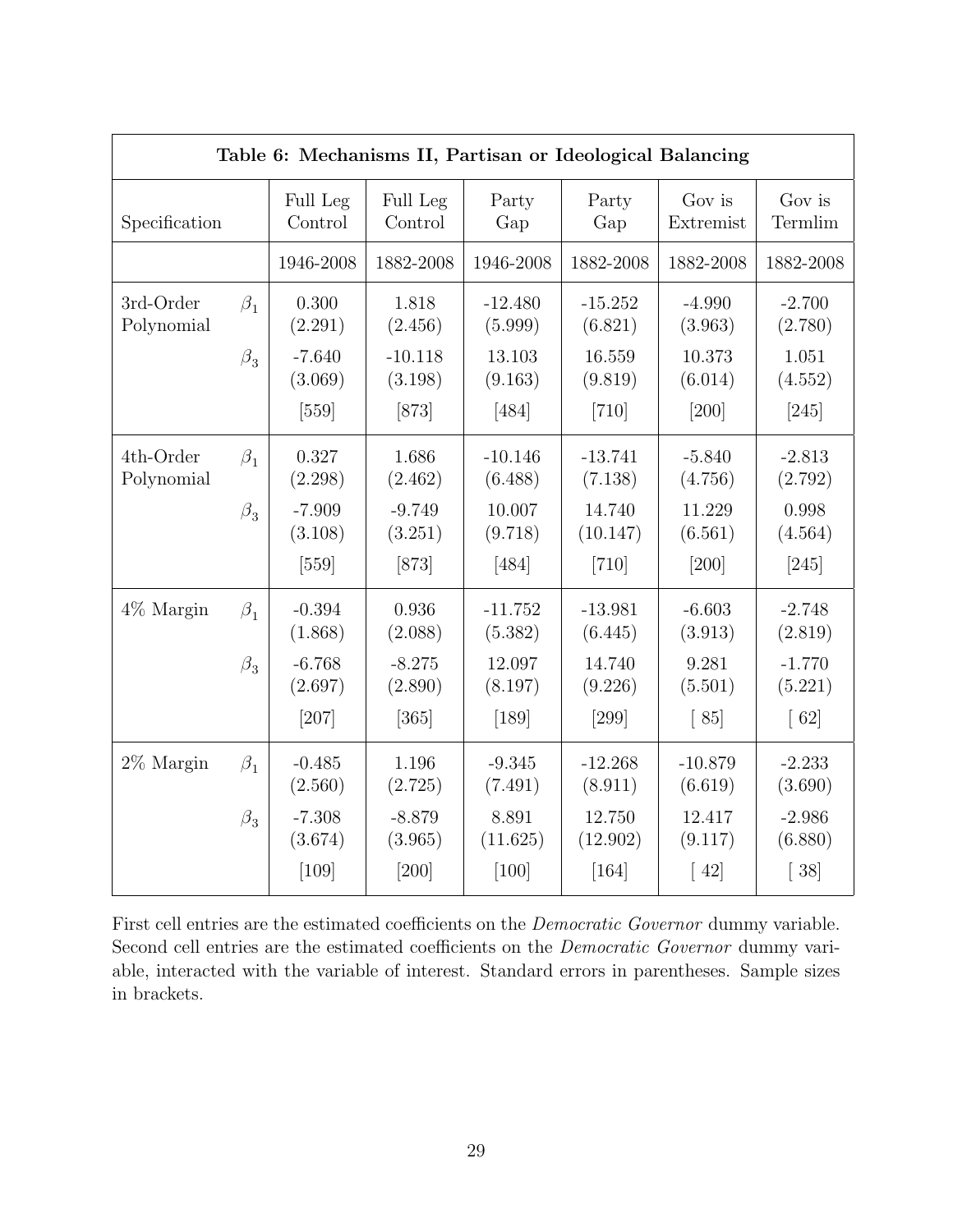| Table 7: Mechanisms III, Comparison of<br>Referendum on Performance and Party Balancing |              |              |              |  |  |  |  |
|-----------------------------------------------------------------------------------------|--------------|--------------|--------------|--|--|--|--|
| Specification                                                                           | Low Inc      | Gov Party    | Gov Party    |  |  |  |  |
|                                                                                         | Growth       | Loses Next   | Loses Next   |  |  |  |  |
|                                                                                         | $&$ Full Leg | $&$ Full Leg | $&$ Full Leg |  |  |  |  |
|                                                                                         | Control      | Control      | Control      |  |  |  |  |
|                                                                                         | 1946-2008    | 1946-2008    | 1882-2008    |  |  |  |  |
| $4\%$ Margin                                                                            | 2.443        | 1.788        | 3.603        |  |  |  |  |
| $\beta_1$                                                                               | (2.199)      | (2.085)      | (2.433)      |  |  |  |  |
| Referendum $\beta_3$                                                                    | $-6.053$     | $-7.965$     | $-6.105$     |  |  |  |  |
|                                                                                         | (2.317)      | (2.406)      | (2.655)      |  |  |  |  |
| Balancing $\beta_3$                                                                     | $-7.253$     | $-6.271$     | $-8.675$     |  |  |  |  |
|                                                                                         | (2.708)      | (2.720)      | (2.953)      |  |  |  |  |
|                                                                                         | $[201]$      | $[198]$      | $[355]$      |  |  |  |  |
| $2\%$ Margin                                                                            | 3.700        | 1.724        | 4.367        |  |  |  |  |
| $\beta_1$                                                                               | (2.905)      | (2.823)      | (3.124)      |  |  |  |  |
| Referendum $\beta_3$                                                                    | $-9.595$     | $-8.209$     | $-8.502$     |  |  |  |  |
|                                                                                         | (3.126)      | (3.310)      | (3.673)      |  |  |  |  |
| Balancing $\beta_3$                                                                     | $-6.535$     | $-6.048$     | $-7.696$     |  |  |  |  |
|                                                                                         | (3.580)      | (3.781)      | (4.058)      |  |  |  |  |
|                                                                                         | [107]        | [105]        | [196]        |  |  |  |  |

First cell entries are the estimated coefficients on the *Democratic Governor* dummy variable. Second cell entries are the estimated coefficients on the Democratic Governor dummy variable, interacted with the first variable of interest. Third cell entries are the estimated coefficients on the Democratic Governor dummy variable, interacted with the second variable of interest. Standard errors in parentheses. Sample sizes in brackets.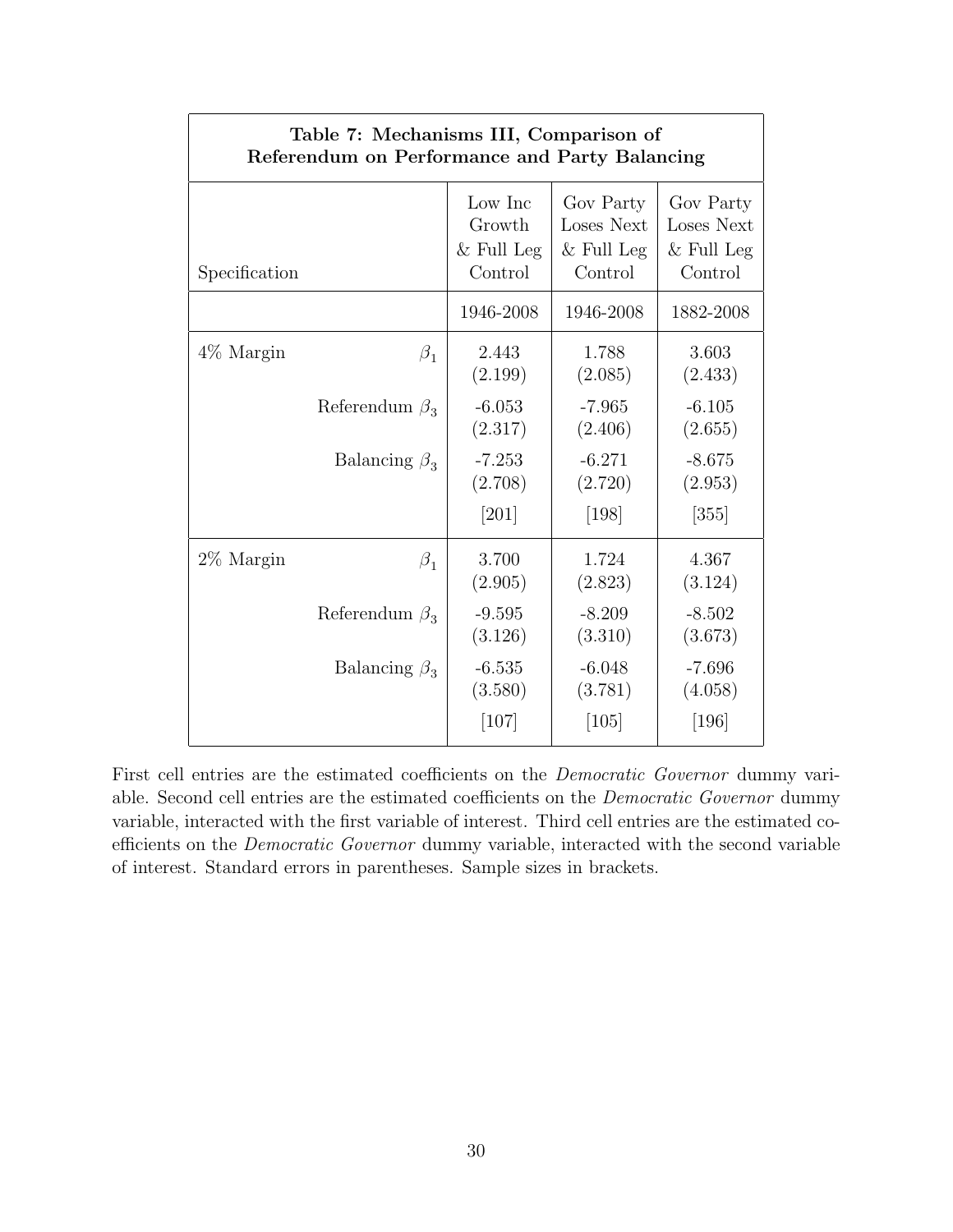

Figure 1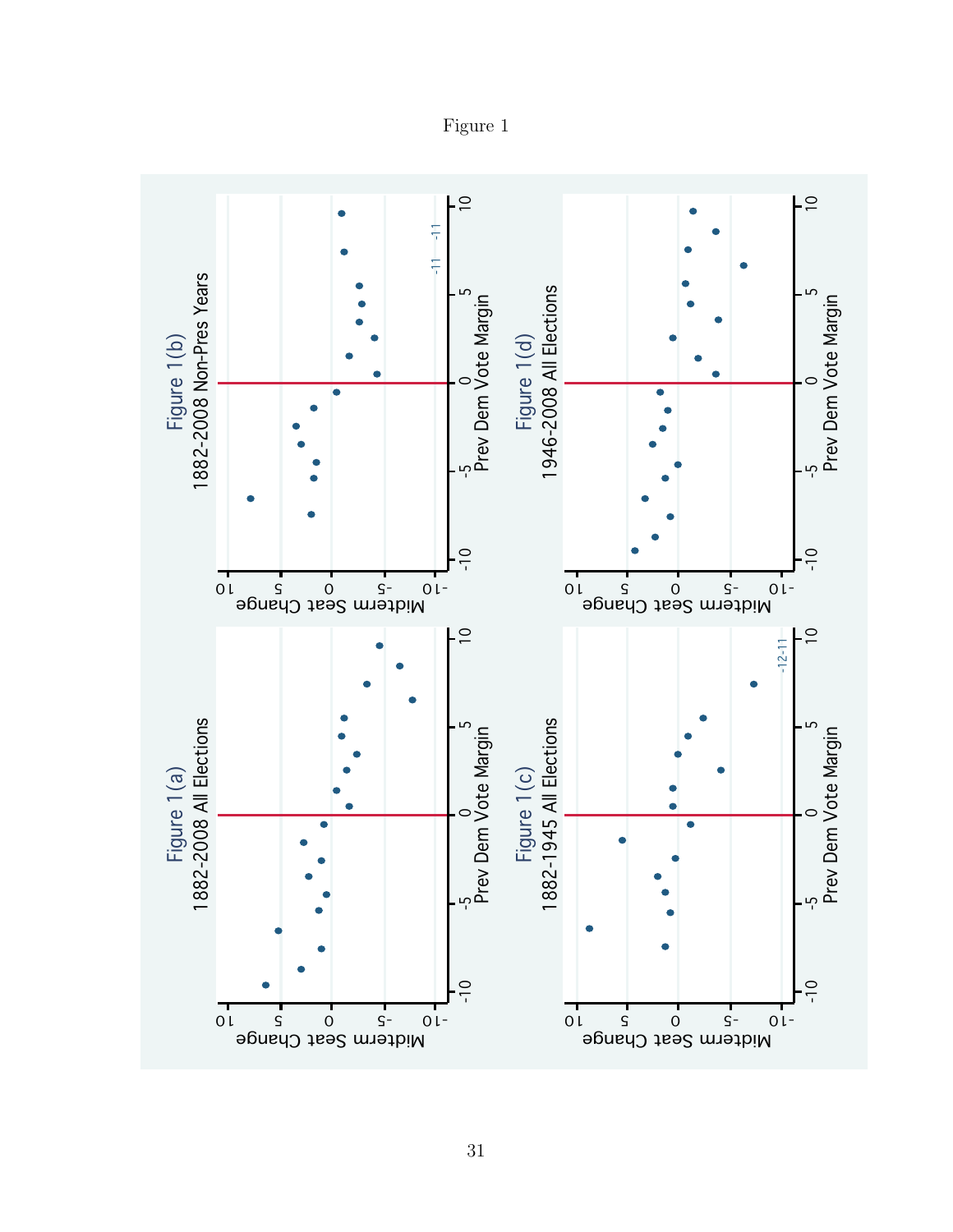$\overline{10}$  $\supseteq$ × ×  $\begin{bmatrix}\n\frac{1}{2} \text{gue 2(1)} \\
\frac{1}{2} \text{gue 2(1)} \\
\frac{1}{2} \text{gue 2(0)} \\
\frac{1}{2} \text{gue 2(0)} \\
\frac{1}{2} \text{gue 2(0)} \\
\frac{1}{2} \text{gue 2}(0) \\
\frac{1}{2} \text{gue 2}(0) \\
\frac{1}{2} \text{gue 2}(0) \\
\frac{1}{2} \text{gue 2(0)} \\
\frac{1}{2} \text{gue 2(0)} \\
\frac{1}{2} \text{gue 2(0)} \\
\frac{1}{2} \text{gue 2($ Bendal 1946-2008, by Econ Growth<br>  $\frac{8}{3}$  and  $\frac{8}{3}$  and  $\frac{8}{3}$  and  $\frac{8}{3}$  and  $\frac{8}{3}$  and  $\frac{8}{3}$  and  $\frac{8}{3}$  and  $\frac{8}{3}$  and  $\frac{8}{3}$  and  $\frac{8}{3}$  and  $\frac{8}{3}$  and  $\frac{8}{3}$  and  $\frac{8}{3}$  and  $\frac{8$ Figure 2(b)<br>1946-2008, by Gov Approval High Approval 1946-2008, by Gov Approval Not Full CntrlNot Full Cntrl ഗ ഗ Prev Dem Vote Margin Prev Dem Vote Margin Figure 2(a)<br>
1946-2008, by Econ Growth<br>  $\frac{6}{5}$  or  $\frac{1}{2}$ <br>  $\frac{1}{2}$ <br>  $\frac{1}{2}$ <br>  $\frac{1}{2}$ <br>  $\frac{1}{2}$ <br>  $\frac{1}{2}$ <br>  $\frac{1}{2}$ <br>  $\frac{1}{2}$ <br>  $\frac{1}{2}$ <br>  $\frac{1}{2}$ <br>  $\frac{1}{2}$ <br>  $\frac{1}{2}$ <br>  $\frac{1}{2}$ <br>  $\frac{1}{2}$ <br>  $\frac{1}{2}$ <br>  $\frac$  $\circ$  $\circ$ Low Approval Full Control م. م. -10 -10 -10 -5 0 5 10 Midterm Seat Change -10 -5 0 5 10 Midterm Seat Change  $\overline{0}$  $\overline{C}$ 1946-2008, by Next Gubern Outcome Figure 2(a)<br>1946-2008, by Econ Growth Incumb Wins 1946-2008, by Econ Growth High Growth ഗ ഗ Prev Dem Vote Margin Prev Dem Vote Margin 2(c)Figure 2(c)  $\frac{2}{1}$  $\circ$  $\circ$ Incumb Loses Low Growth م. م. -10 -10 -10 -5 0 5<sup>5</sup> 10 0l S 0 S-01-Midterm Seat Change Midterm Seat Change

Figure 2